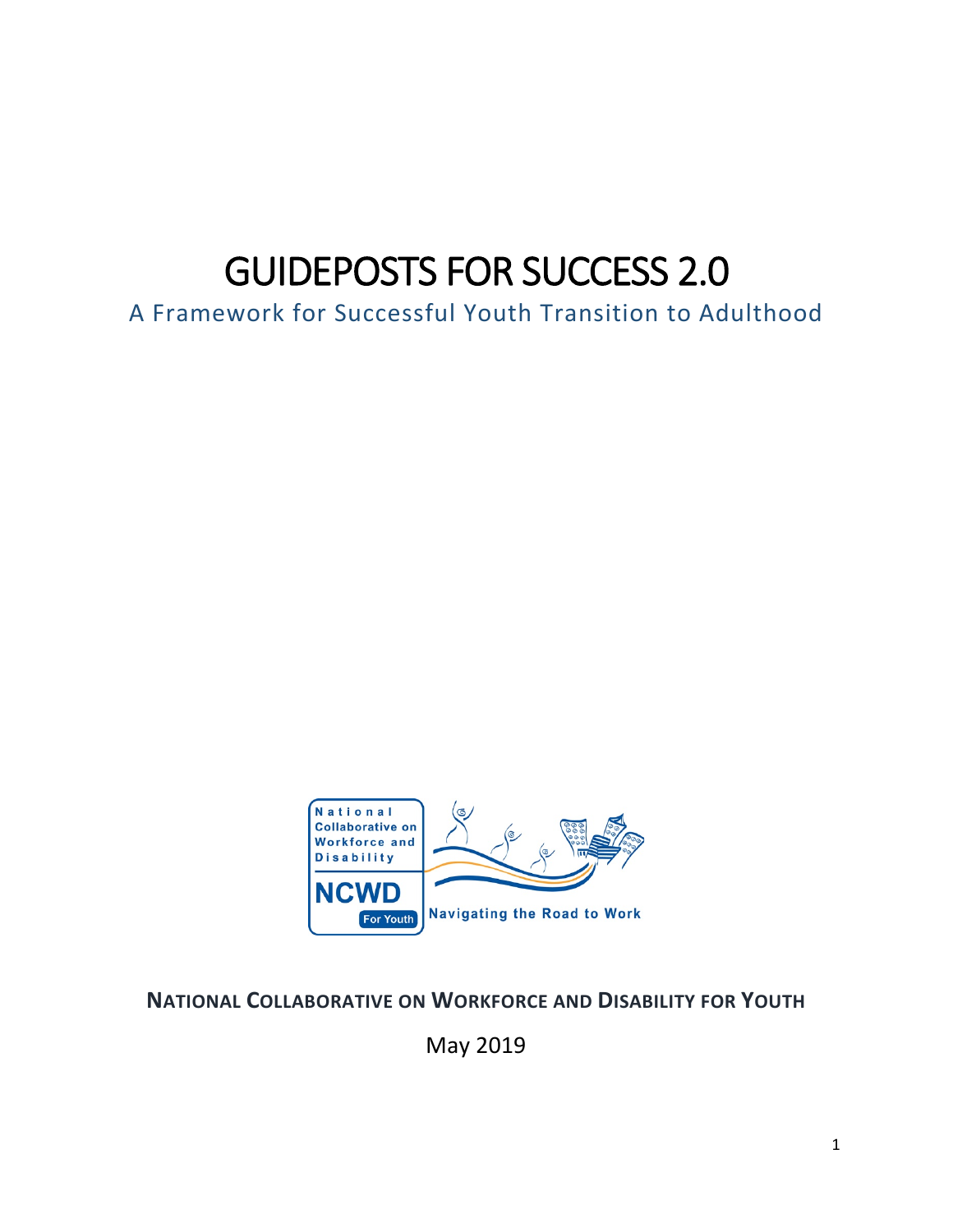## **INTRODUCTION**

## About the Guideposts for Success 2.0

"What do all youth need to make a successful transition to adulthood?" This is the central question that the Guideposts for Success is designed to answer. Two characteristics set the Guideposts for Success apart from other frameworks and resources pertaining to youth transition. First, it recognizes that youth in the transition-to-adulthood age group (defined as ages 12 to 25) benefit from many of the same opportunities, services, and supports, regardless of their disability status and other individual differences. Second, it explicitly identifies additional opportunities, services, and supports that may be required or beneficial for youth who have disabilities. In this way, the Guideposts for Success serves as a guiding resource for ensuring that all youth, including those with disabilities, have full access to high quality services in integrated settings to gain education, employment, and independent living.

It has been over a decade since the Guideposts for Success was first introduced as a national youth transition framework by the National Collaborative on Workforce and Disability for Youth (NCWD/Youth), housed at the Institute for Educational Leadership (IEL), with support from the U.S. Department of Labor's Office of Disability Employment Policy (ODEP). Published in 2005, the original Guideposts for Success framework was developed in concert with the National Alliance for Secondary Education and Transition (NASET), then funded by the U.S. Department of Education's Office of Special Education and Rehabilitative Services (OSERS), and based upon a common literature review conducted by NASET and NCWD/Youth. Since it was created, the Guideposts for Success has become nationally recognized as a valuable research-based framework to inform policies and practices designed to prepare and support youth in transition to adulthood.

In 2012, NCWD/Youth began an in-depth process aimed at updating the Guideposts for Success to reflect the latest research studies and current professional standards of practice for supporting youth in transition to adulthood across multiple service systems and sectors. Several factors guided the development of an updated version. This included the recognition that the definition of youth in transition to adulthood should include those as young as middle school as well as older young adults up to age 25. Other factors were the accumulation of new lessons centered on implementation of services over the years since the Guideposts was originally developed and the need to incorporate findings and strategies from a full range of service systems that influence youth transition (i.e., education, workforce development, child welfare, corrections, health and mental health), recognizing the interdependency across the programs within these systems that strongly affect the support systems that youth need to succeed. With these factors in mind, NCWD/Youth conducted a 50-state review of state agency efforts related to youth transition and reviewed literature from multiple disciplines to produce the *Guideposts for Success 2.0 Research Base Paper*. Subsequently, the Guideposts for Success 2.0 was written using key findings from the research base and input from various subject matter experts, including five young adults, who provided feedback on the initial draft.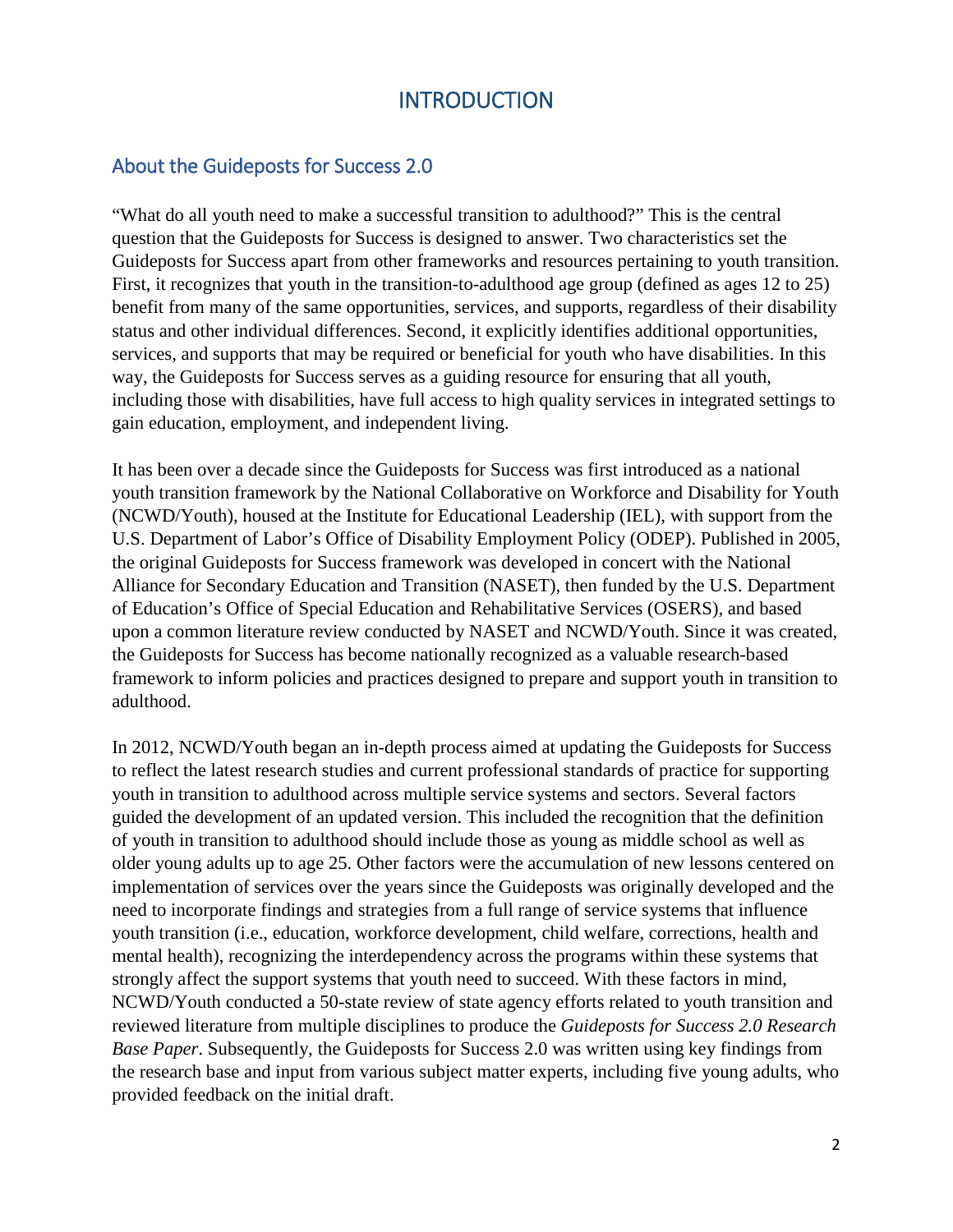Individuals already familiar with the original Guideposts for Success will find that the Guideposts 2.0 is similar in many ways. The contents of the Guideposts 2.0 maintains the same organizing structure, outlining what youth need within five major areas: 1) School-based Preparatory Experiences; 2) Career Preparation and Work-Based Learning Experiences; 3) Youth Development and Leadership; 4) Connecting Activities; and 5) Family Engagement (formerly called Family Involvement and Supports). Within each of these areas, the Guideposts 2.0 continues to identify what all youth need to make a smooth transition into adulthood, as students, employees, and members of families and communities. It also continues to identify the additional supports, opportunities, and services that youth with disabilities may need to achieve independence.

There are also a few ways in which the Guideposts 2.0 is distinct from the original version. First, NCWD/Youth added a "Youth Competencies" section in order to make explicit what knowledge, skills, and attitudes are valuable for youth to develop as they journey into adulthood. Second, subsections were added to certain Guidepost areas, particularly the lengthier ones, in order to improve the user's understanding and ease of reading the framework. For example, Guidepost Area 1 pertaining to "School-based Preparatory Experiences" covers a wider array of topics and educational settings, extending into postsecondary education, compared to the original version. As a result, this section has been organized into more subsections.

Another distinction in the Guideposts 2.0 is the way that Guidepost Area 5 on "Family Engagement" has been organized according to "what families need to know and do" as well as "actions for professionals supporting families." This change was made in order to emphasize the dual significance of what families do to acquire knowledge and take certain actions as well as what organizations and professionals need to do to assist and support families.

## Principles and Purposes

In keeping with the first iteration, the Guideposts for Success 2.0 provides a statement of principles to guide decisions about youth transition policies as well as practice. It also provides guidance on research-based strategies for achieving better outcomes for all young people, including those with disabilities. As a result, the Guideposts suggest a way to organize policy and practice.

#### **Principles**

The Guideposts for Success 2.0 is based upon many of the same principles as the original Guideposts. These principles are:

- 1. High expectations for all youth, including youth with disabilities;
- 2. Equality of opportunity for everyone, including nondiscrimination, individualization, inclusion, and integration;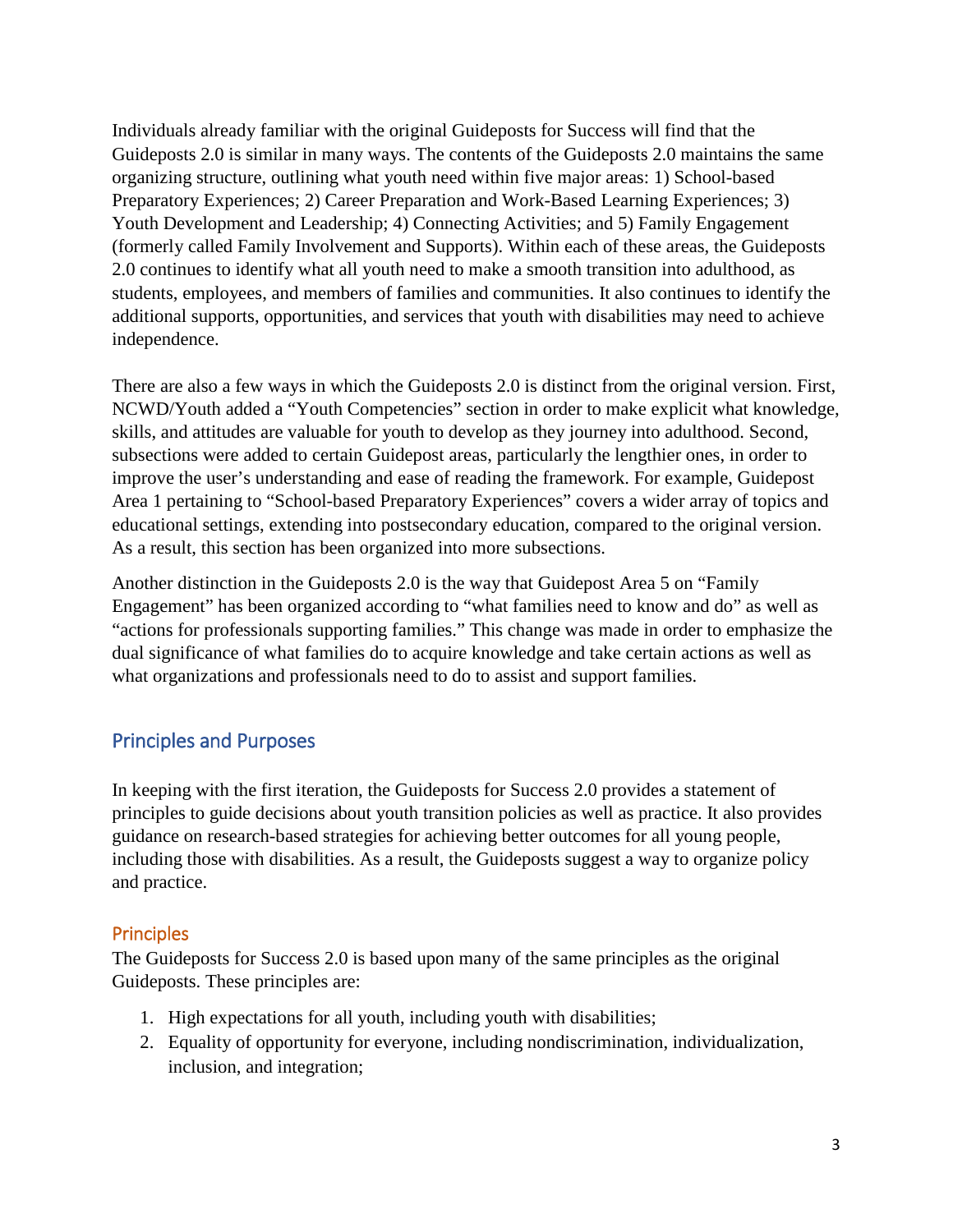- 3. Full participation through self-determination, informed choice, and participation in decision-making;
- 4. Independent living, including skills development and long-term supports and services;
- 5. Competitive employment and economic self-sufficiency, which may include supports;
- 6. Individualized, person-driven, and culturally and linguistically appropriate transition planning; and
- 7. Universal Design of environments, programs, and services to enable all individuals to access and participate in opportunities.

## Who should use them and how?

*Youth and families* should seek out and advocate for access to programs and activities that provide the opportunities, services, and supports described in the Guideposts. Youth with disabilities should use the Guideposts in developing any individualized plans, such as Individualized Education Programs (IEPs), Individualized Plans for Employment (IPE), and service strategies as required by the Workforce Innovation and Opportunity Act.

*State level policy makers* should use the Guideposts as a strategic organizational framework which can assist them in increasing the cross-systems coordination of youth transition-related services and strategies.

*Administrators and policy makers at the local level* should use the Guideposts in making decisions regarding funding, in setting and establishing local priorities related to transition-age youth, and in evaluating the work of agencies supported by that funding.

*Youth Service Professionals* should use the Guideposts, and other tools that NCWD/Youth has developed to implement research-based strategies in their work.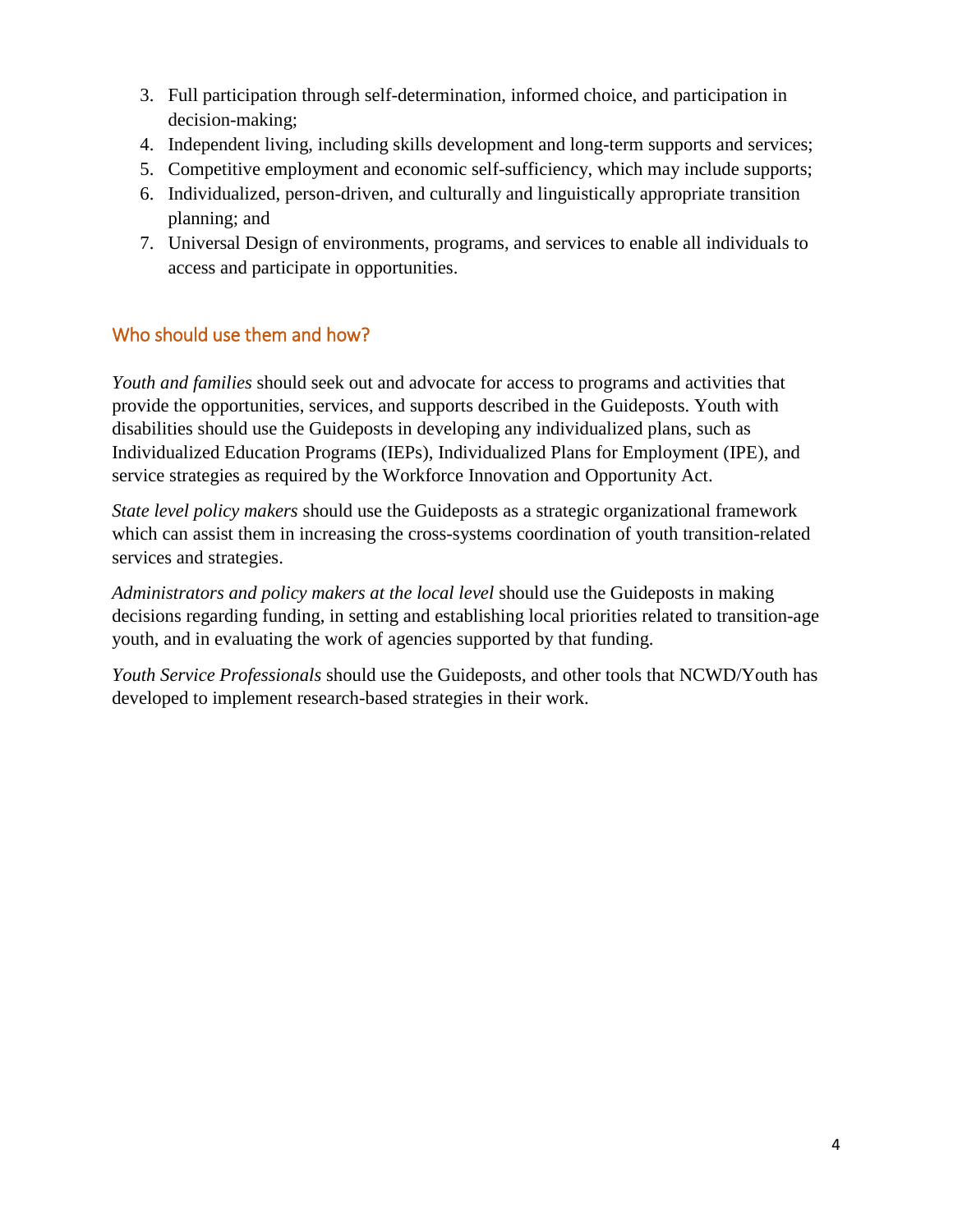# YOUTH COMPETENCIES

The following competencies have been identified as valuable for achieving goals related to economic success and participation in community life during adulthood. Developing these competencies can equip youth for smooth transition to adulthood. However, it is important to note that young people can successfully transition without having all the competencies outlined here when they have sufficient supports in place.

## Competencies that Equip Youth for Smooth Transition

## School-based Preparatory Experiences

- Ability to perform academically at or above proficiency for grade level
- Ability to perform academically at levels equivalent to college readiness standards by the time of high school completion (e.g. requiring no remediation upon postsecondary enrollment)
- Motivation and persistence toward academic goals
- Knowledge about education and career options and ability to make informed decisions about academic courses and postsecondary plans to achieve individualized academic, career, and life goals
- Ability to manage academic and non-academic challenges that impede learning using competencies such as social and emotional learning skills, self-direction and learning habits, self-determination, and self-advocacy
- Social and emotional skills including self-awareness, self-management, social awareness, relationship skills, problem solving, conflict resolution, and responsible decision-making
- Skills and knowledge needed to effectively use technology for a variety of purposes, including test-taking, online classes, organization, time management, or performing tasks in one's field of study or career path
- Ability to advocate for oneself in secondary and postsecondary planning processes and learning environments

#### **Additional competencies that maximize success among youth with disabilities:**

- Knowledge of what accommodations and supports, including assistive technology, one needs in education settings and how to use them
- Ability to self-advocate for accommodations and supports in education settings

## Career Preparation & Work-based Learning

- Understanding of the role that employment plays in economic self-sufficiency and the motivation to build skills, explore careers, and seek employment to live the life a youth desires
- Self-exploration skills that enable youth to identify interests, skills, and values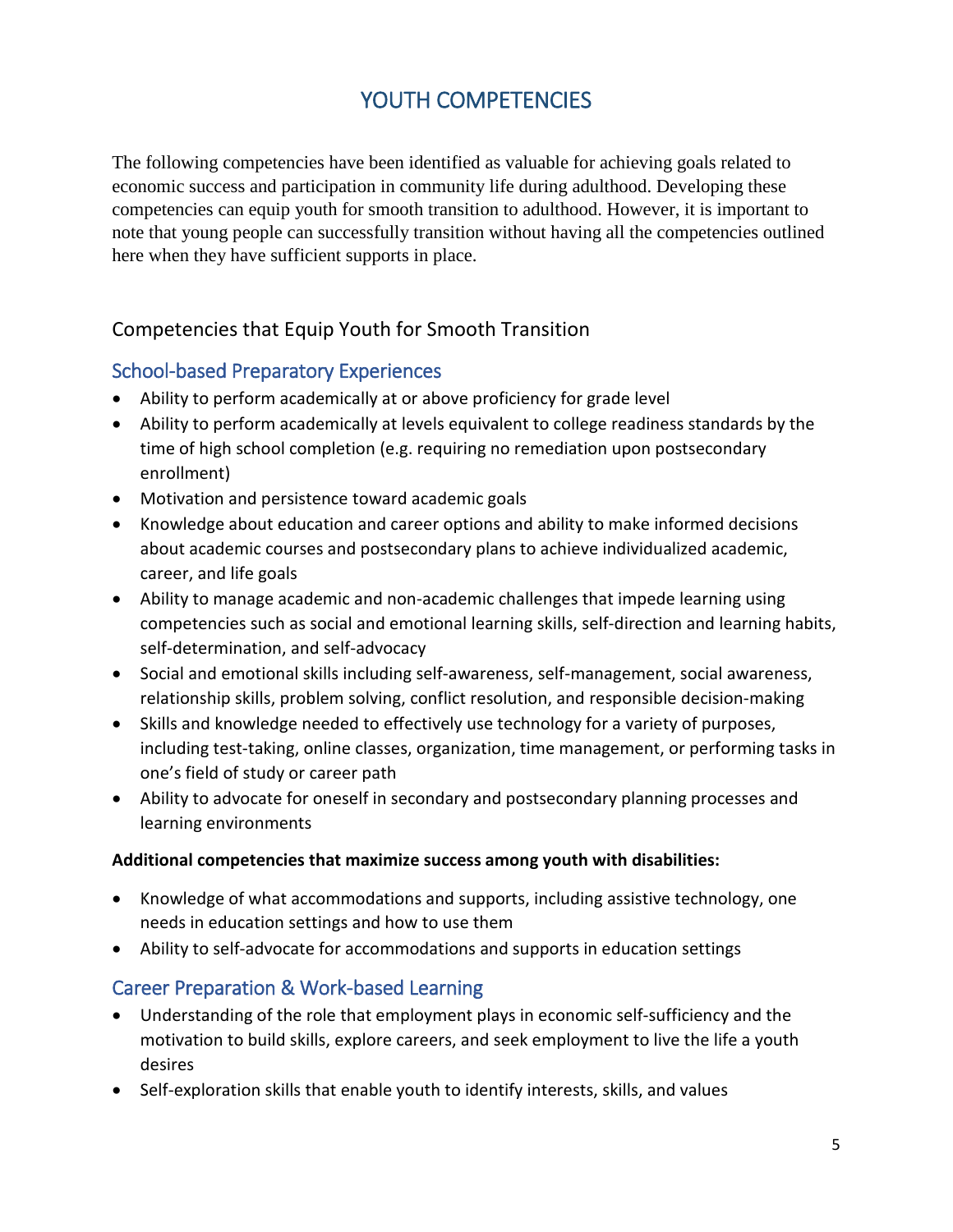- Career exploration skills that enable youth to identify how various career options match their interests, skills, and work preferences
- Ability to make informed choices about their long-term career interests and the corresponding secondary and postsecondary coursework and industry-recognized credentials necessary to pursue these interests
- Career-specific work skills and knowledge as well as employability or "soft" skills such as communication, leadership, decision-making, and conflict management skills
- Career planning and management skills, including academic planning, decision making related to postsecondary pathways, career readiness skills, job search skills, and financial literacy

## **Additional competencies that maximize success among youth with disabilities:**

- Knowledge of what accommodations and supports, including assistive technology, one needs in the workplace and training settings and how to use them
- Ability to self-advocate for accommodations and supports in the workplace and training settings

## Youth Development & Leadership

- Self-efficacy or belief in one's capabilities
- Self-determination skills, knowledge, and beliefs that enable a person to engage in goaldirected, self-regulated, autonomous behaviors
- Agency or the ability to make choices about and take an active role in one's life path
- Interpersonal skills
- Critical thinking skills
- Self-advocacy skills including knowledge of self, knowledge of civil rights, communication, and leadership
- Leadership skills and initiative

## **Additional competencies that maximize success among youth with disabilities:**

- Knowledge of if, when, and how to disclose, including an understanding of disability history, culture, and disability public policy as well as their rights and responsibilities
- Knowledge of oneself and sense of identity related to having a disability, including knowledge of one's strengths and what accommodations and supports enable participation and success in various situations
- Ability to effectively self-advocate for accommodations and supports in various settings including in educational, work, social, recreation, community, and other developmental contexts

## Connecting Activities

- Skills for navigating through the health care system to access medical, mental, behavioral, and reproductive health services
- Skills for self-care, health care decision making, and self-advocacy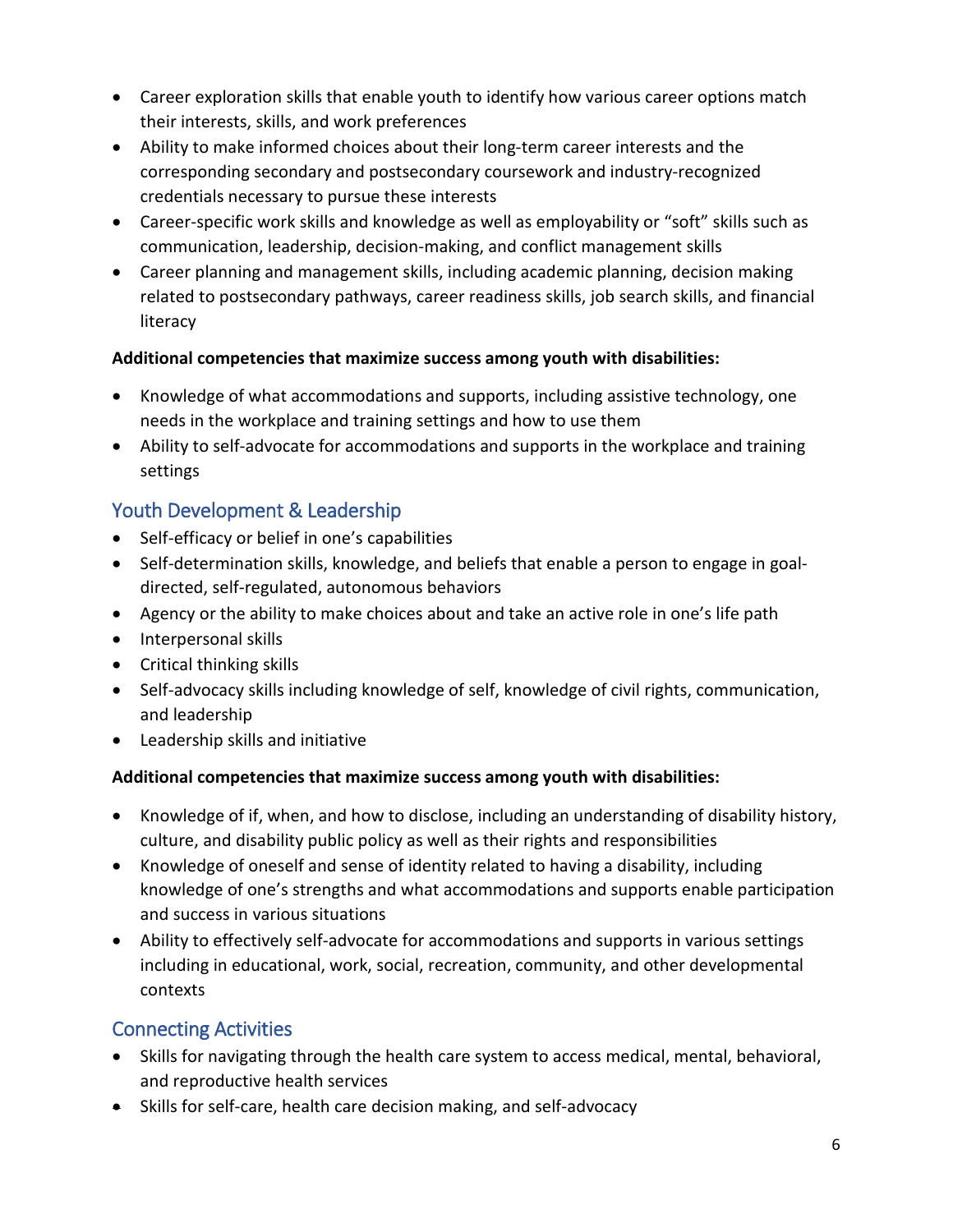- Ability to choose and engage in recreation and leisure activities that promote health and well-being
- Knowledge and skills to find, secure, and maintain safe, stable, and accessible housing
- Ability to secure reliable, accessible transportation (public or personal)
- Skills and confidence needed to travel independently throughout one's community
- Ability to secure sufficient nutritious food and recognition of the benefits of choosing healthy foods
- Knowledge and skills to secure quality childcare
- Ability to responsibly parent a child
- Ability to access contraception and sexual health information
- Independent living and life skills
- Ability to manage financial resources effectively
- Ability to make decisions and develop a plan for continuing one's education and training, including pursuing postsecondary education and occupational credentials
- Knowledge about one's rights and ability to find and utilize legal and advocacy services appropriate to one's needs and age (e.g. services specific to English Language Learners (ELL) and migrant youth, veterans, LGBT youth, court-involved youth, foster care youth, and those with mental health challenges)

#### **Additional competencies that maximize success among youth with disabilities:**

- Ability to find and utilize disability-related services such as assistive technology, benefits counseling, and personal assistance services
- Ability to advocate for oneself and manage disability-related services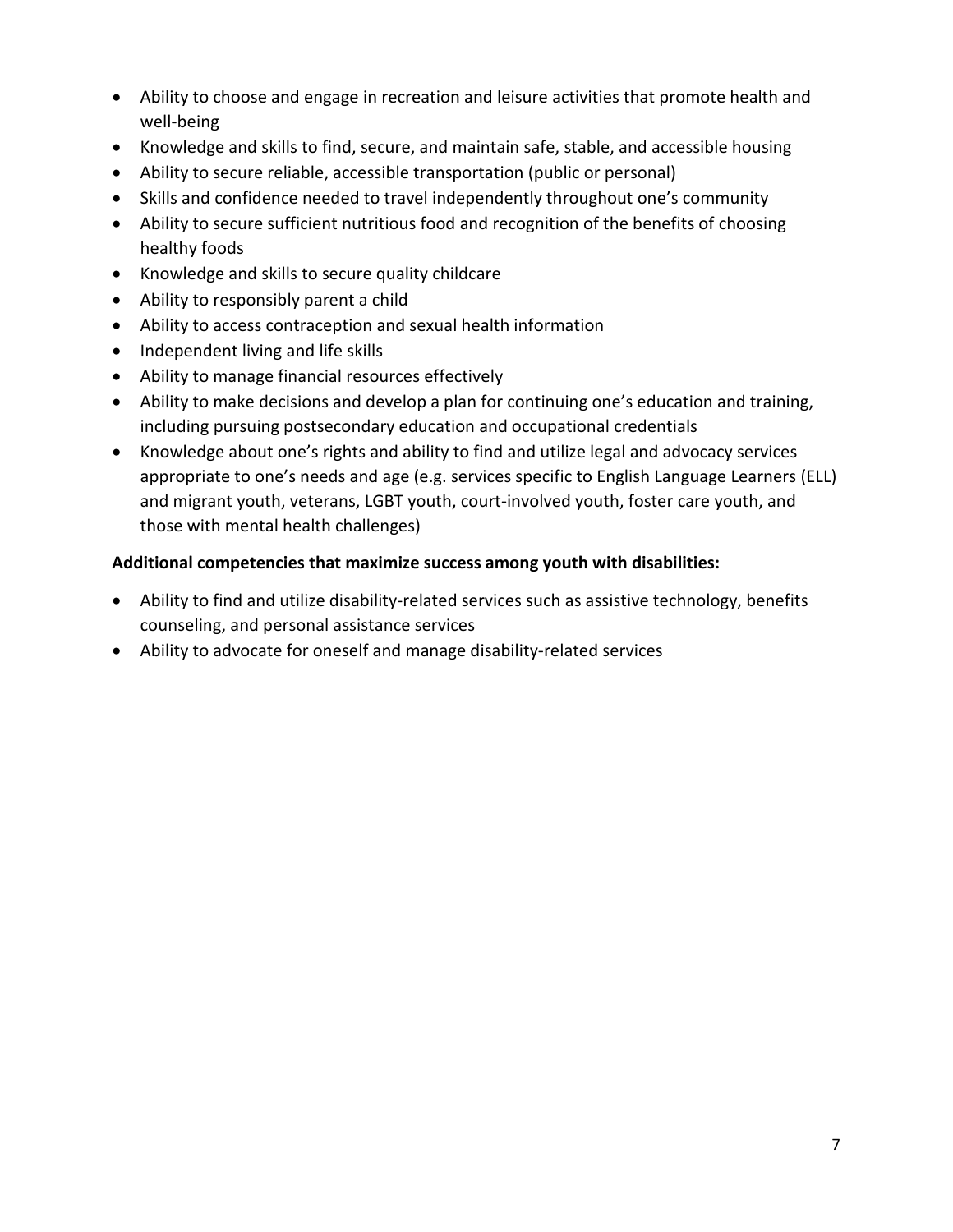## GUIDEPOSTS FOR SUCCESS IN BRIEF

See pages 13-22 for the detailed version.

#### **SCHOOL-BASED PREPARATORY EXPERIENCES**

**Services, supports, & opportunities all youth need:** 

- Rigorous, relevant, and inclusive academic curricular and program options that employ high quality and engaging instructional practices tailored to the needs of diverse learners.
	- Rigorous courses
	- Applied learning
	- Progress assessments
	- Interventions to reduce barriers
	- Personalized instruction
	- Career guidance and skill-building
	- Social-emotional learning integrated with academics
	- Internet and technology access
	- Re-engagement options
- A safe and supportive learning climate and environment characterized by:
	- High expectations
	- Small, personalized communities
	- Participatory climate that promotes safety and belonging
	- Inclusive school practices
- Access to effective educators, demonstrated by the following attributes and practices:
	- Appropriate qualifications and professional development
	- Educator externships and co-learning
	- Communicate support, respect, high expectations, and positive regard
	- High quality instructional practices and positive behavioral supports
	- Engaging and responsive to diverse learners
	- Skilled use of technology and other resources
- ❖ Postsecondary education success strategies:
	- Multiple measures of postsecondary readiness
	- Comprehensive advising services
	- Comprehensive, integrated supports
	- Co-requisite course options for developmental education

- Individualized transition planning and services
- Youth-led individualized education program (IEP) and transition planning process
- Understanding of accommodations relevant to youth's needs in education
- Access to specific and individualized learning accommodations
- Effective teachers and transition staff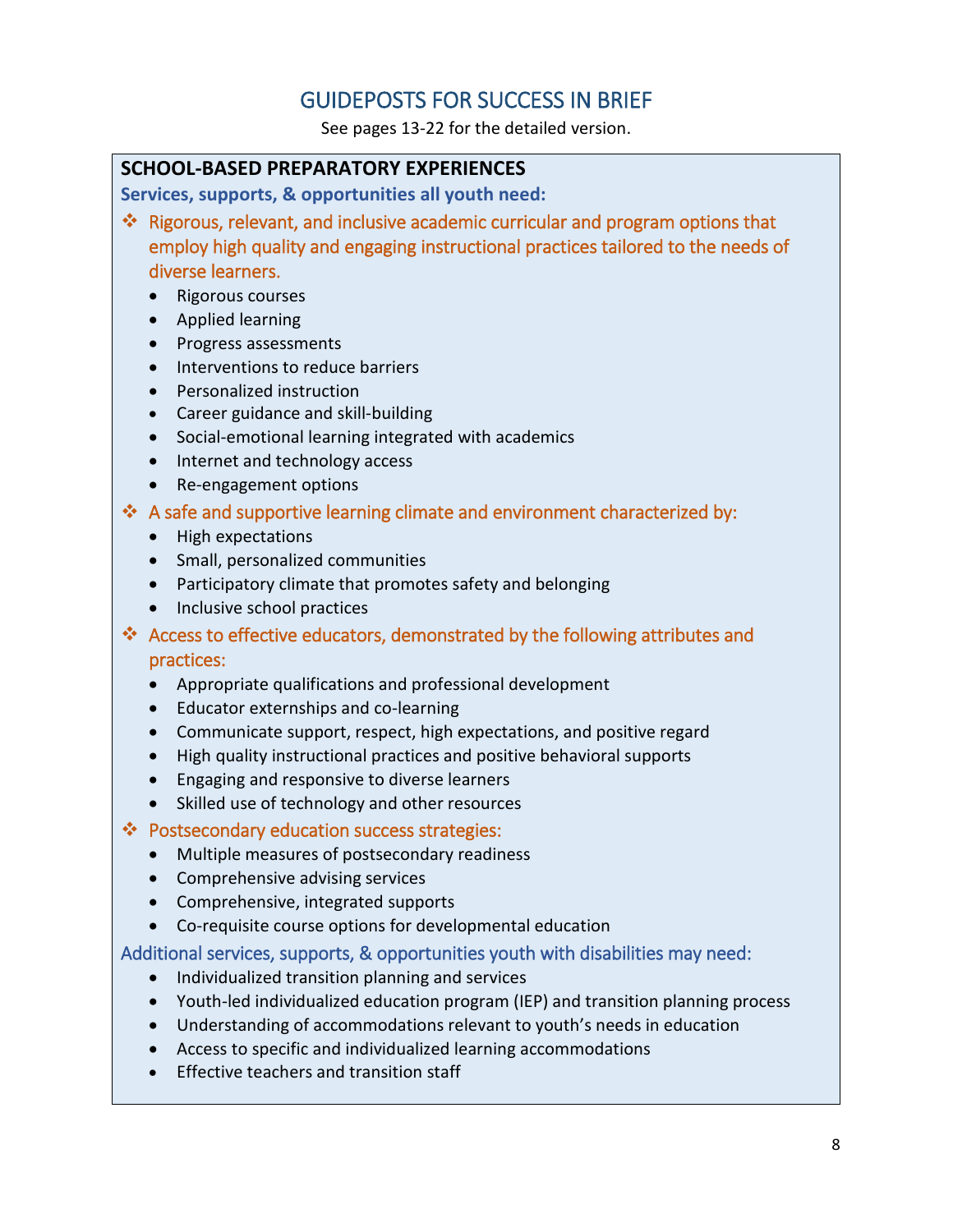## CAREER PREPARATION & WORK-BASED LEARNING

Services, supports, & opportunities all youth need:

- Career pathways aligned with industry-recognized credentials
- Career assessment and exploration strategies
- Work-based learning and service experiences
- Career and technical education and other career-related applied learning
- Training in social skills, self-regulation, and other employability skills

#### Additional services, supports, & opportunities youth with disabilities may need:

- Access to accommodations and supports in career pathway programs
- Accessible technology in employment training settings and the workplace
- Training on rights to disability-related accommodations
- Training on disability disclosure decision-making
- Training on how to approach employers about accommodation requests
- Assistance finding and performing work in competitive, integrated employment settings

## YOUTH DEVELOPMENT & LEADERSHIP

## Services, supports, & opportunities all youth need:

- Challenging activities that promote positive growth and development
- Formal and informal mentoring experiences with adults and peers
- Opportunities to develop agency, self-determination, and self-advocacy skills
- Formal and informal experiences that develop initiative and leadership skills
- Opportunities to build interpersonal skills
- Opportunities to build social capital<sup>i</sup> and connections to peers and role models
- Opportunities to develop critical thinking skills

- Accessible programs and environments to engage in youth development and **leadership**
- Mentors and role models with and without disabilities
- Training on disability-related rights and responsibilities, policies, history, and culture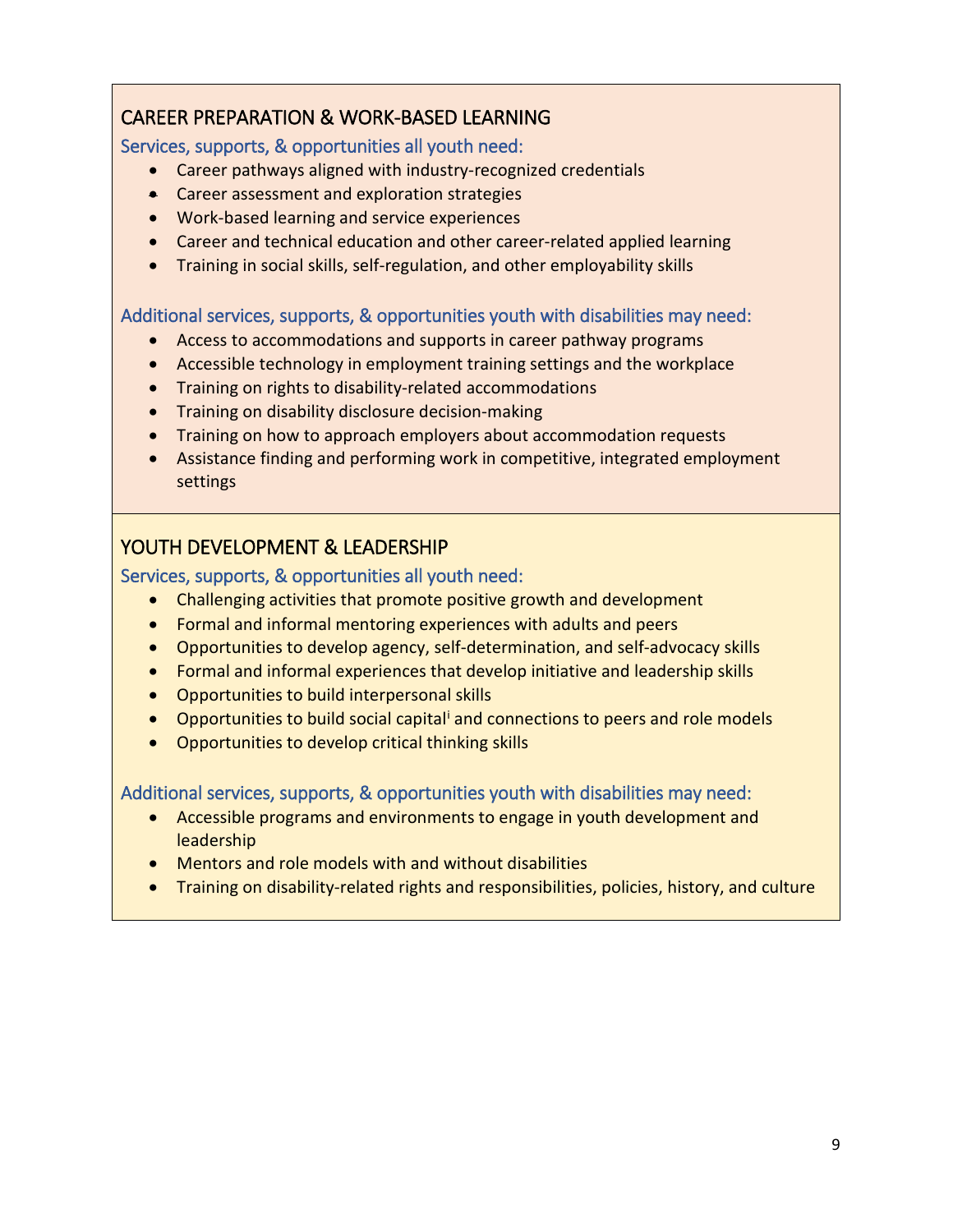## CONNECTING ACTIVITIES

Services, supports, & opportunities all youth need:

- Health care services, including:
	- o Health promotion and sexual and reproductive services
	- o Mental health and behavioral services
	- o Assistance with additional costs associated with accessing health care
	- o Health insurance
	- o Physical health and mental health education
	- o Information and support for pediatric to adult healthcare transition
- Assistance with securing basic needs, including:
	- o Accessible, safe, stable, and affordable housing
	- o Accessible transportation
	- o Nutritious and affordable food
- Training or coaching in various life skills
- Financial literacy education
- Accessible and universally designed<sup>[ii](#page-25-1)</sup> recreational and leisure activities
- Access to other services appropriate to one's needs, such as:
	- o Maternal and child health care services for young parents
	- o Information and assistance obtaining childcare
	- o Parenting skills education and other support for parenting
	- o English language instruction, interpretation, and translation services
	- o Reintegration and employment assistance for veterans
	- o Information and support relevant to immigrant status and/or family circumstances
	- o Information about legal rights and access to legal and advocacy services
	- o Lesbian, gay, bisexual, and transgender supports and services

- Connections to adult service agencies for assistance with independent living, employment support services, and other post-school services
- Connection to parent training, information, and resource centers
- Peer-to-peer support with individuals with same disability
- Assistive technology and training on how to use it
- Benefits counseling
- Personal assistance services and other long-term services and supports
- Travel training
- Training in functional life skills
- Vocational rehabilitation counseling for individuals with disabilities, including veterans
- Supported decision-making and other alternatives to guardianship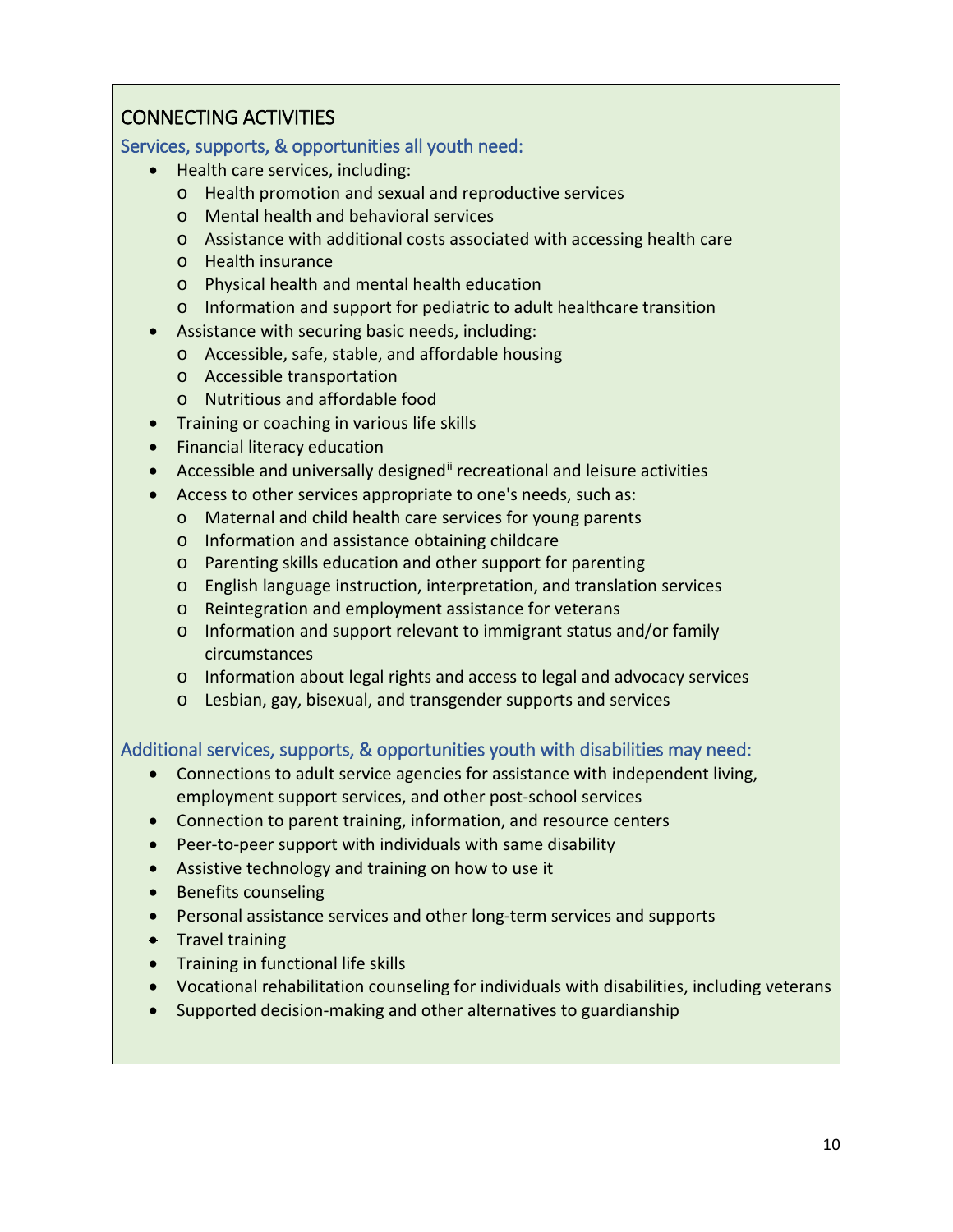## FAMILY ENGAGEMENT

What families need to know and do:

- Communicate and model high expectations for what youth can do and achieve
- Support youth's learning through active involvement in their education
- Participate with the youth in youth-led individualized planning and transition meetings
- Build skills in youth and support their ability to advocate for services and opportunities
- Shift gradually from youth's advocate to youth's coach
- Develop own and youth's understanding of
	- o high school, postsecondary, and employment requirements and expectations
	- o relevant policies, rights, and responsibilities
- Assist youth in:
	- o understanding their disability and implications in various settings
	- o exploring interests and options and accessing resources and supports for postsecondary education, competitive integrated employment, and community living
	- o identifying and participating in career preparation, work-based learning, and paid employment
	- o developing employability skills and other competencies
	- o developing self-determination skills
	- o voicing their preferences and building and using social capital
	- o developing financial capability
- Develop the family's own social capital and knowledge to navigate transition

## Services, Supports, & Opportunities for Families

## Professionals, educators, and service providers need to:

- Communicate and model high expectations for what youth can do and achieve
- Work in partnership with families to promote youth's academic learning, career development, health, access to community supports, and transition to adult life
- Engage families and youth as partners in transition assessment and individualized planning
- Include all families of youth, including culturally and linguistically diverse families, in the process of collaboration, planning, and implementation for transition
- Strengthen and practice cultural competency
- Recognize and respect differences among family environments
- Assist families with accessing and learning how to use technology
- Coordinate and integrate services across multiple service systems
- Provide families with:
	- o Training and follow-up support to families on communicating and modeling high expectations for youth and developing youth autonomy
	- o Training and information on financial capability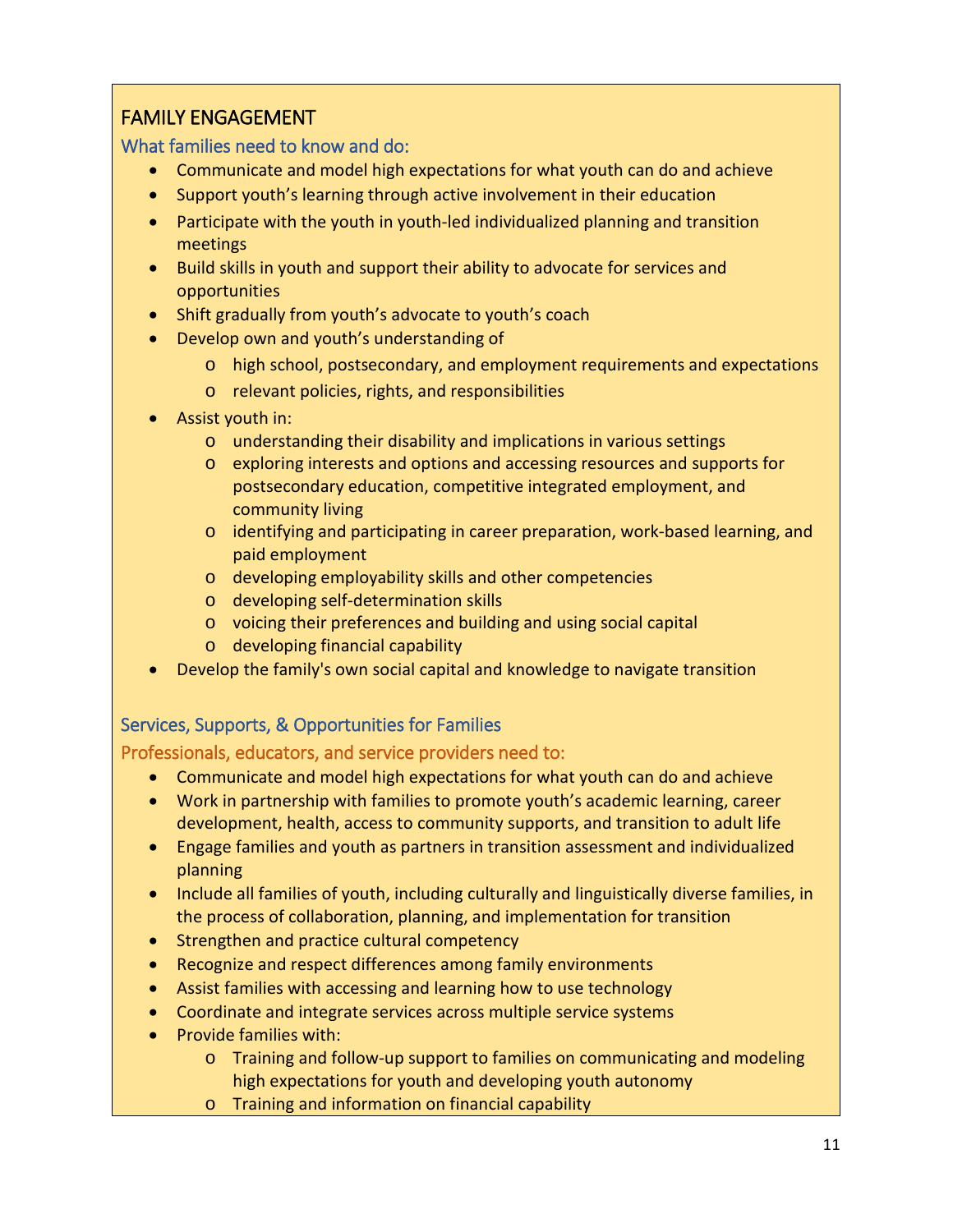- o Opportunities for families to connect to people, institutions, and resources
- o Peer-led programs/support networks for families and youth
- o Community-based wrap-around[iii](#page-25-2) programs as needed
- o Benefits planning assistance, including long-term services and supports
- o information on:
	- **•** how to access opportunities, resources, and supports
	- **E** evidence-based and promising practices for transition
	- relevant policies, rights, and responsibilities that apply to adulthood
	- health care transition, supported decision-making, and other alternatives to guardianship and long-term services and supports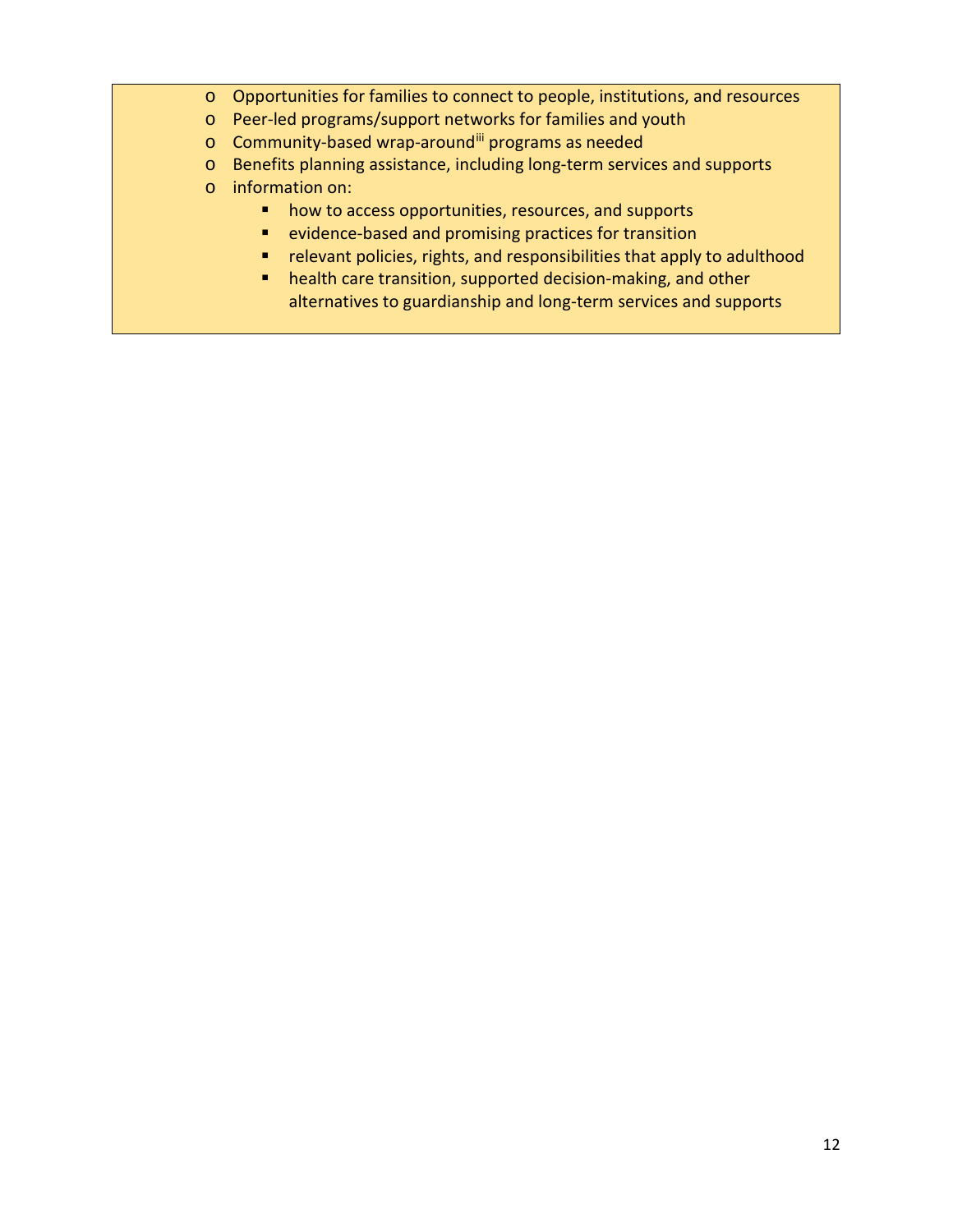# SCHOOL-BASED PREPARATORY EXPERIENCES

## Services, supports, & opportunities all youth need:

- ❖ Rigorous, relevant, and inclusive academic curricular and program options that employ high quality and engaging instructional practices tailored to the needs of diverse learners. This includes the following:
	- Opportunities to take rigorous academic courses that prepare youth for postsecondarylevel course work
	- Opportunities to participate in career and technical education programs, "Linked Learning" programs, and other opportunities that apply academics in real-world career and life contexts
	- Ongoing assessments of academic progress that are accessible and universally designed
	- Interventions to address academic and other barriers to school attendance and achievement, including intensive individualized support and dropout prevention strategies as needed
	- Personalized instruction tailored to an individual youth by using multiple learning approaches that vary by time, place, and pace
	- Career guidance and career development skill-building, starting no later than middle school, and individualized learning plan activities (e.g., career and academic plan) to prepare for success in a variety of settings
	- Integration of social and emotional development with academic instruction to ensure opportunities to develop non-academic competencies, such as self-direction, selfdetermination, social problem solving, and self-advocacy
	- Access to internet service and technology in and outside the classroom
	- Individualized and supportive options to re-engage in and complete secondary education credentials in case youth become disconnected or drop out

## $\cdot$  A safe and supportive learning climate and environment. This includes the following:

- A school climate that promotes high expectations for pursuing more education, training, and a career after high school along with multiple and varied opportunities for students to explore interests and supports
- Small personalized communities within schools to address the needs of struggling students
- A participatory school climate in which youth contribute, along with teachers, staff, peers, and families, to creating a positive and supportive environment where everyone feels a sense of safety and belonging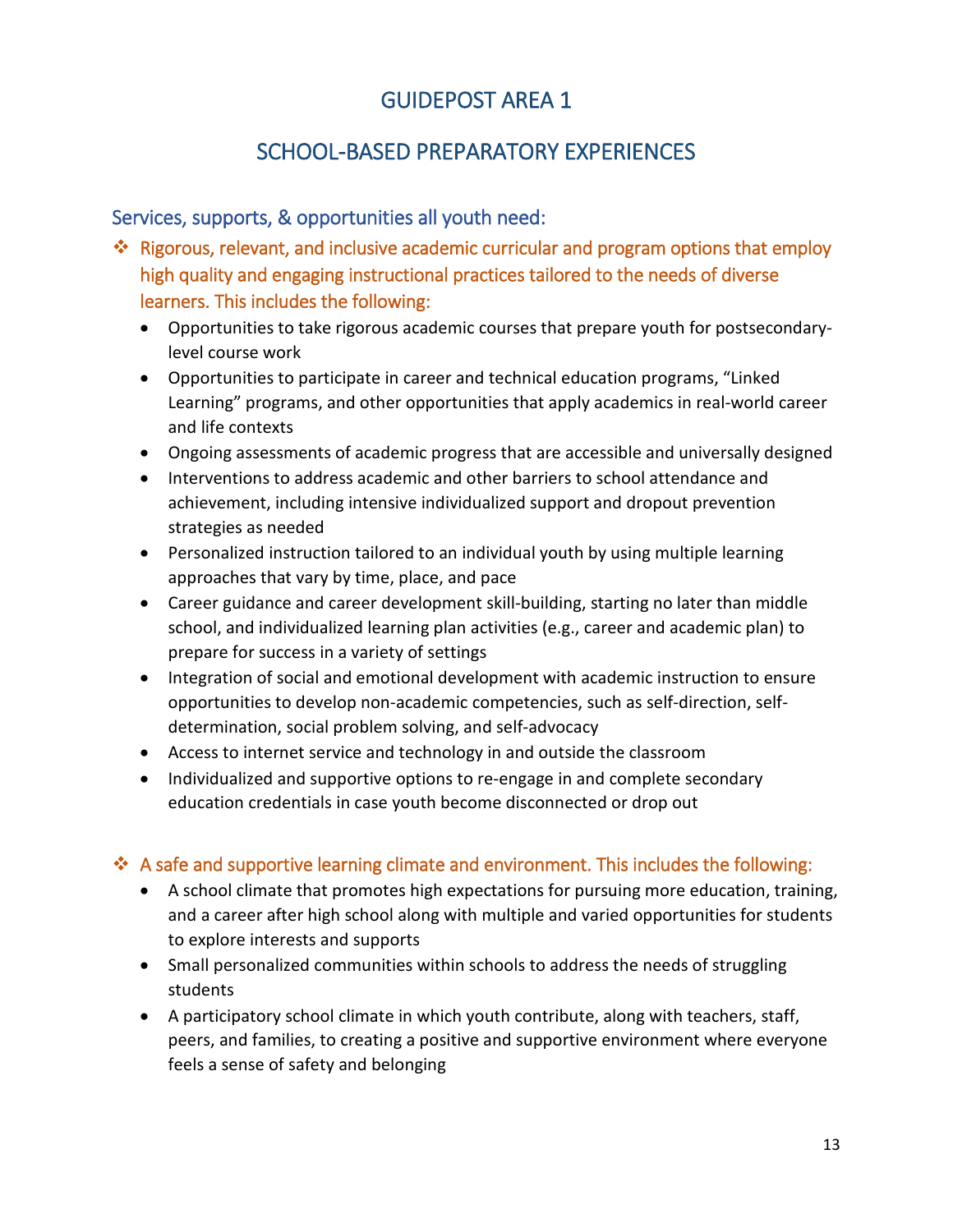• Inclusive school practices that ensure everyone has equal access to social and academic opportunities and learns in the least restrictive environment with appropriate supports

## $*$  Access to effective educators, demonstrated by the following attributes and practices:

- Educators have appropriate qualifications and receive ongoing professional development in various topics (e.g., instruction, curriculum, and Multi-Tiered Systems of Support<sup>iv</sup>, trauma-informed practices)
- Educators participate in externships to learn skills and expectations for different career pathways and co-learning opportunities between general education and special education teachers
- Educators' attitudes and behaviors communicate support, respect, high expectations, and positive regard for youth and families
- Educators utilize high quality instructional practices and positive behavioral supports to engage youth in learning, manage the classroom, and create safe and enriching environments
- Educators are responsive to the needs of diverse learners and utilize Universal Design for Learning and Multi-Tiered Systems of Support to effectively engage all youth in learning
- Educators have access to and are skilled at using technology and other resources for assessment, personalizing learning, and providing youth with appropriate supports such as assistive technology

## Postsecondary education success strategies, including the following:

- Assessment of postsecondary readiness and placement based upon multiple measures, during and after in high school
- Comprehensive advising services in high school and at the postsecondary level that are personalized, holistic, and guide youth through sequential coursework and skills attainment necessary to pursue their postsecondary and career goals
- Opportunities for youth to receive comprehensive, integrated supports (e.g. tutoring, success skills, peer support, financial assistance, performance-based incentives for meeting specific benchmarks) in postsecondary education
- Opportunities to simultaneously take a developmental and a credit-bearing course in the same subject if developmental education at the postsecondary level is deemed necessary

## Additional services, supports, & opportunities youth with disabilities may need:

• Individualized transition planning and services aligned and coordinated with the youth's individualized learning plan (e.g. career and academic plan) and work-based learning activities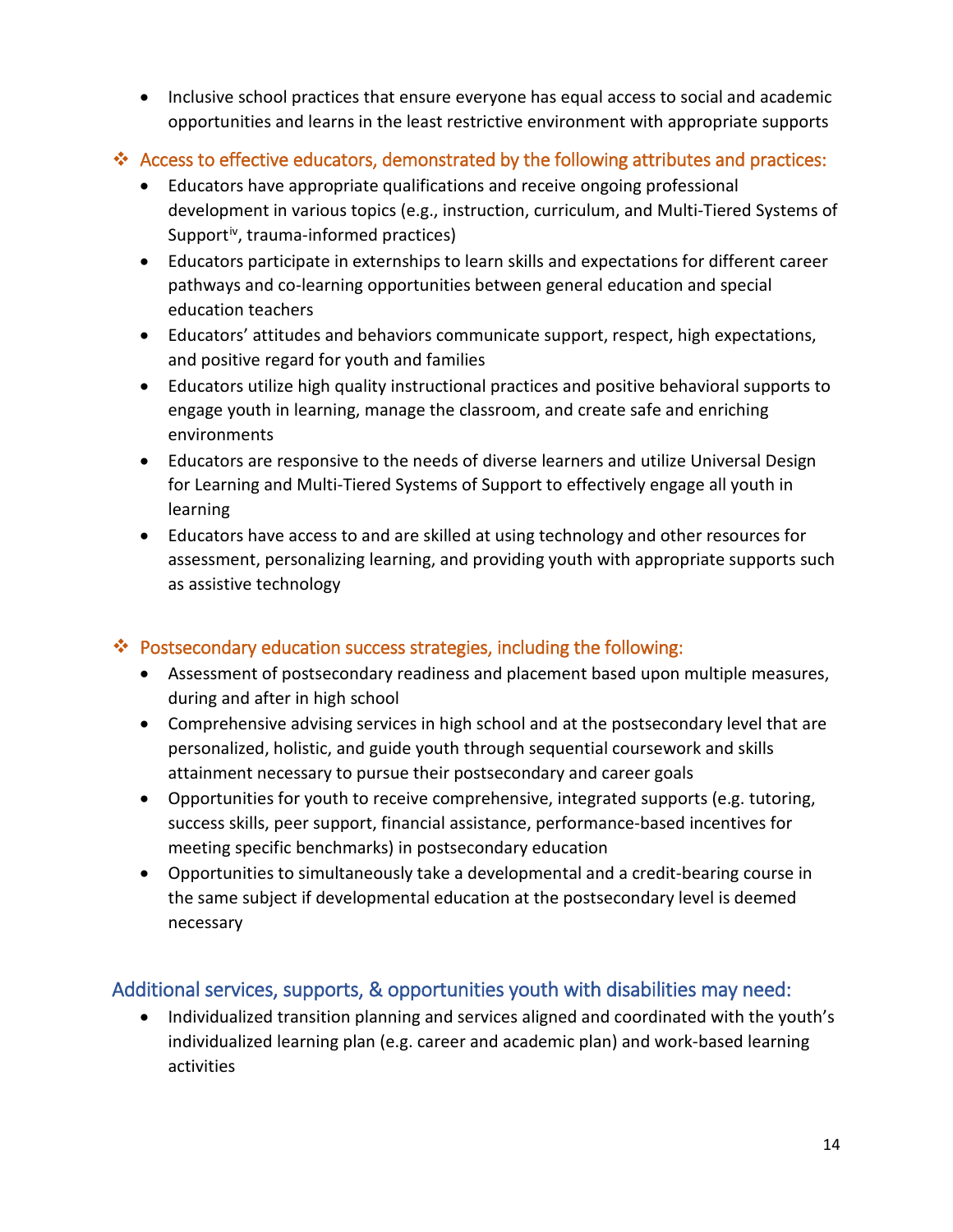- Opportunities to lead one's own individualized education program (IEP) process and have a voice in planning transition services that drive their personal instruction and facilitate achievement of personal post-school goals
- Opportunities to learn about and utilize necessary accommodations relevant to their needs which they can request and control in educational settings, including assessment accommodations and assistive technology
- Access to specific and individualized learning accommodations while they are in high school and postsecondary education, including assistive technology as needed
- Access to effective teachers and transition staff with appropriate qualifications for working with youth with disabilities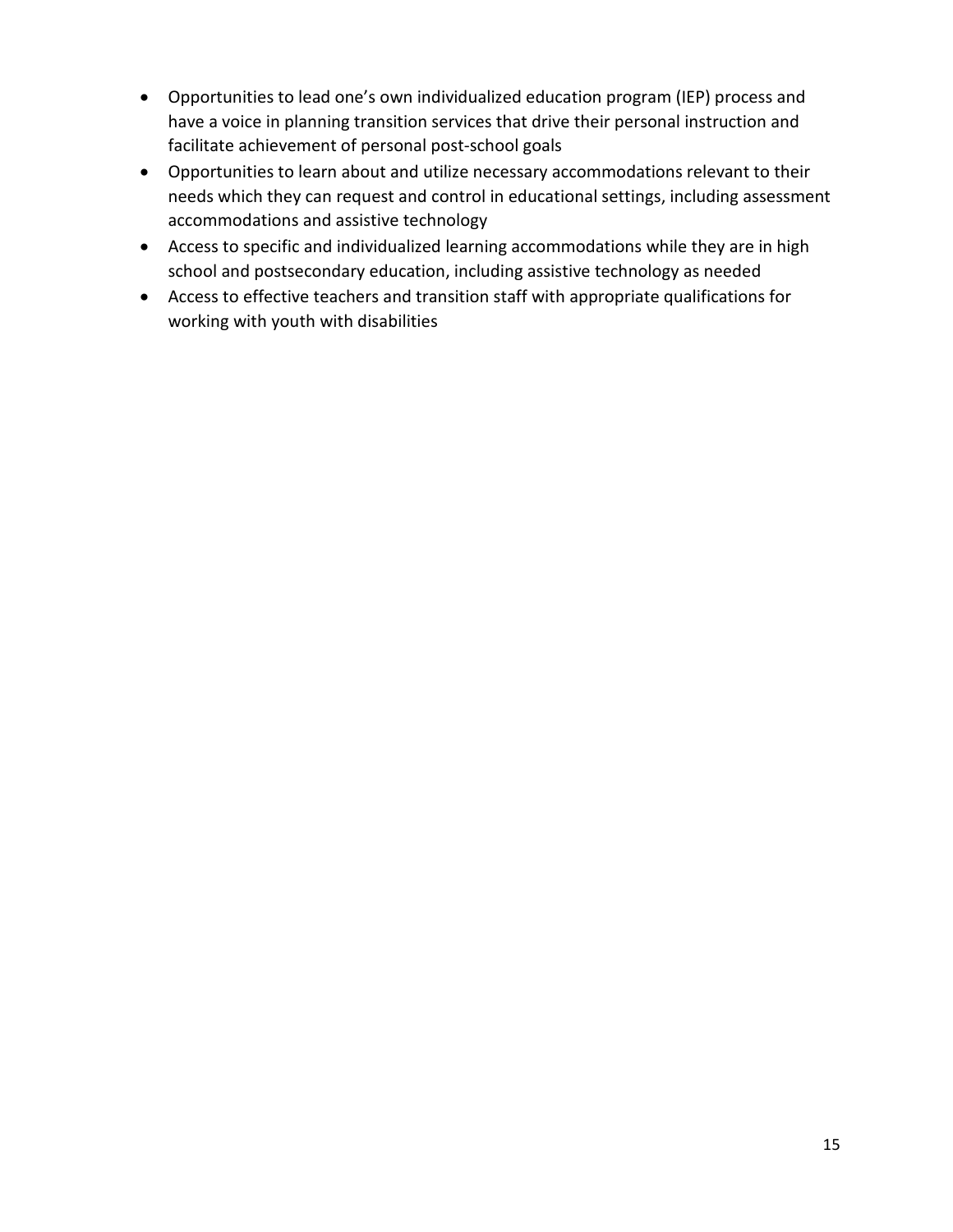# CAREER PREPARATION & WORK-BASED LEARNING

## Services, supports, & opportunities all youth need:

- Awareness of and access to career pathways that are designed in response to current labor market information and provide a clear sequence of educational coursework aligned with industry-recognized credentials
- Accessible career assessment and exploration strategies and tools, including career information systems that ensure accessibility for diverse users
- Work-based learning (e.g., internships, short-term or summer employment, apprenticeships, fellowships, and entrepreneurship), service learning, and volunteering experiences during secondary school and beyond
- Opportunities to participate in career and technical education programs, "Linked Learning" programs, and other opportunities that apply academics in real-world career and life contexts
- Training in social skills, self-regulation, and other employability skills

- Access to the necessary accommodations and supports that facilitate full participation in career pathway programs, including in postsecondary education and training
- Accessible technology in employment training settings and the workplace
- Training on rights to disability-related accommodations in different settings
- Training on disability disclosure decision-making including benefits and limitations of disclosure
- Training on how to approach employers about accommodation requests
- Access to assistance for finding and performing work in competitive, integrated employment settings (e.g. supported employment, customized employment, other forms of assistance tailored to individual's needs)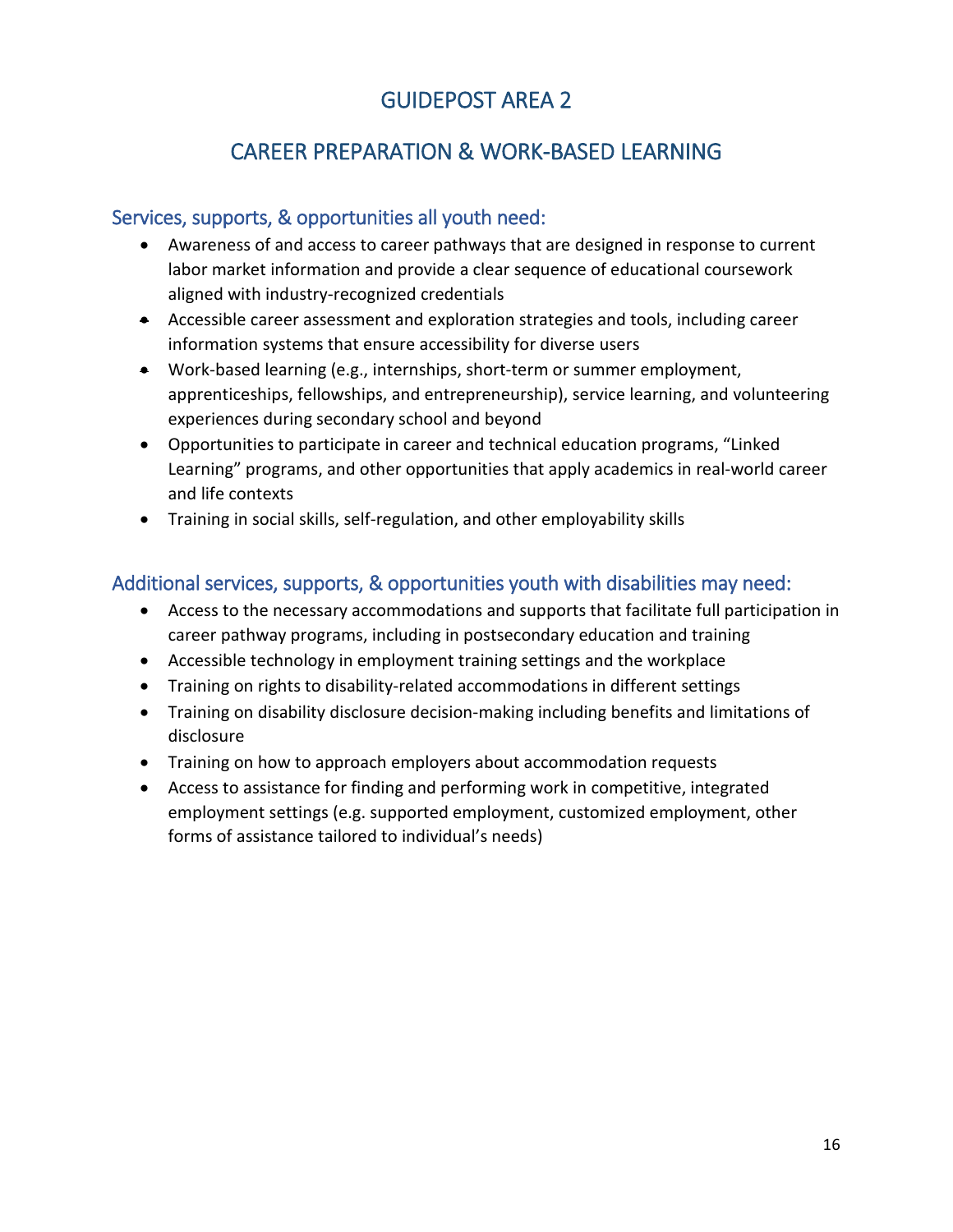# YOUTH DEVELOPMENT & LEADERSHIP

## Services, supports, & opportunities all youth need:

- Opportunities to participate in challenging activities that promote positive growth and development in a supportive and fully-inclusive environment, including various activities that take place during and after school as well as in the summer
- Formal and informal mentoring experiences that cultivate developmental relationships with adults and peers
- Opportunities to develop agency, self-determination, and self-advocacy skills, enabling youth to self-direct their own lives
- Formal and informal experiences that develop initiative and leadership skills, including sports and other extracurricular activities, civic engagement, volunteering, and and service learning
- Opportunities to build interpersonal skills, including training in social skills and selfregulation
- Opportunities to build social capital and connect to positive peers and adult role models
- Opportunities to develop critical thinking skills

- Accessible programs and environments for participating in youth development and leadership opportunities that ensure those with disabilities are fully included and receive appropriate accommodations and supports
- Mentors and role models (e.g., employers, peers) who have disabilities in addition to mentors and role models without disabilities
- Opportunities to learn about disability-related rights and responsibilities, disability history and culture, and public policies relevant to individuals with disabilities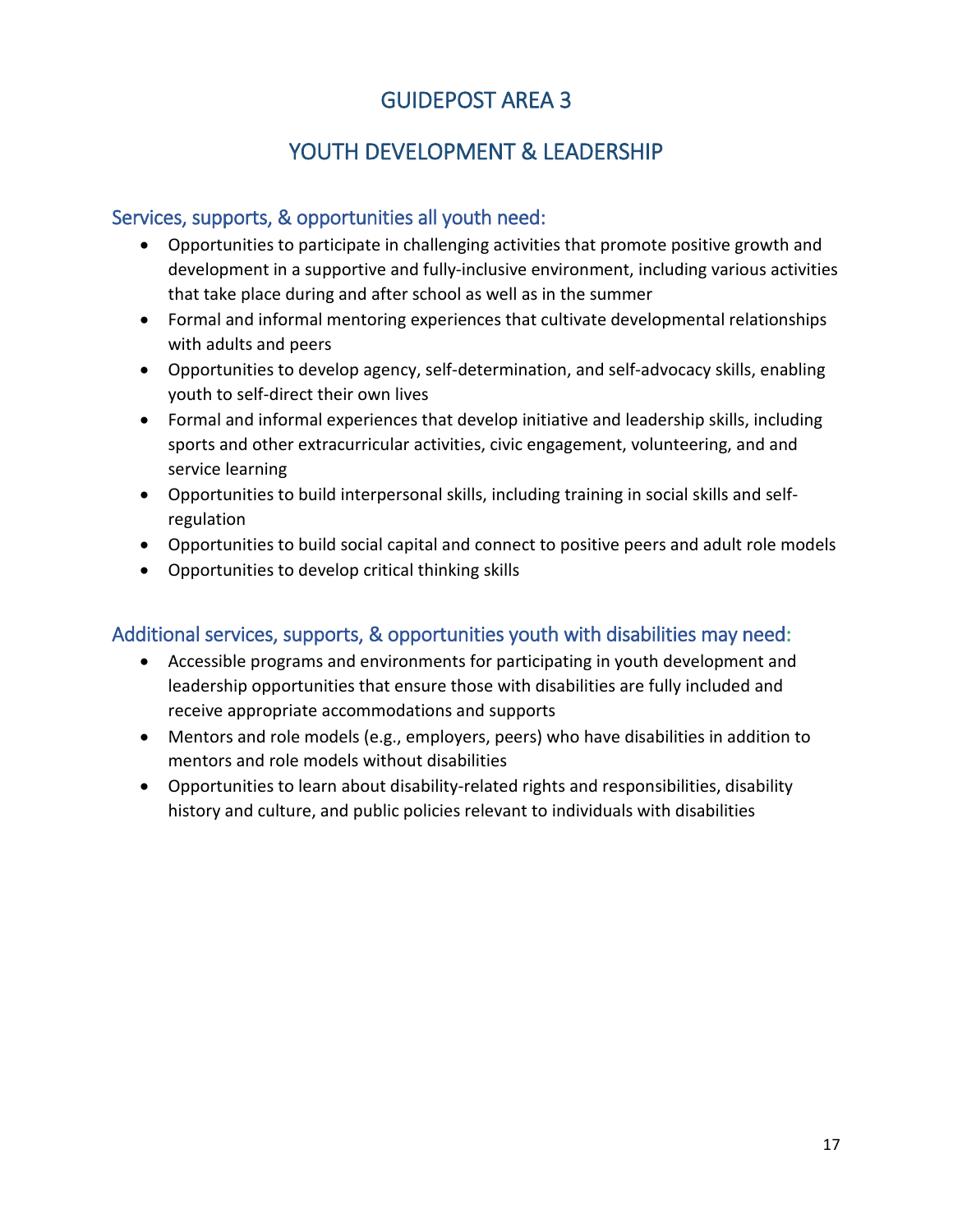# CONNECTING ACTIVITIES

## Services, supports, & opportunities all youth need:

- Health care services, including:
	- o Health promotion and sexual and reproductive services
	- o Mental health and behavioral services
	- o Assistance with additional costs that are associated with accessing health and mental health care (e.g. transportation)
	- o Health insurance that covers health care and mental health care costs
	- o Physical health and mental health education
	- o Information and support for planning and preparing for transition from pediatric to adult health and mental health systems
- Assistance with securing basic needs, including:
	- o safe, stable, and affordable housing that is accessible for self and/or family
	- o accessible transportation, including subsidized public transportation or transit vouchers
	- o nutritious and affordable food
- Training or coaching in various life skills such as conflict resolution, time management, and healthy relationships
- Financial literacy education and conversations with family members on financial literacy topics
- Opportunities to participate in accessible and universally designed recreational and leisure activities
- Access to other services appropriate to one's needs, such as:
	- o Maternal and child health care services for youth who are parents
	- o Quality childcare information and assistance with applying for publicly or privately funded childcare subsidies and other forms of childcare assistance
	- o Parenting skills education and other forms of support for parenting role and responsibilities
	- o English language instruction, interpretation, and translation services
	- o Reintegration and employment assistance for veterans
	- o Information and support relevant to immigrant status and/or family circumstances (e.g. legal challenges, coping with trauma, living in poverty, language barriers)
	- o Information about legal rights and access to legal and advocacy services
	- o Services and support for youth who are lesbian, gay, bisexual, and transgender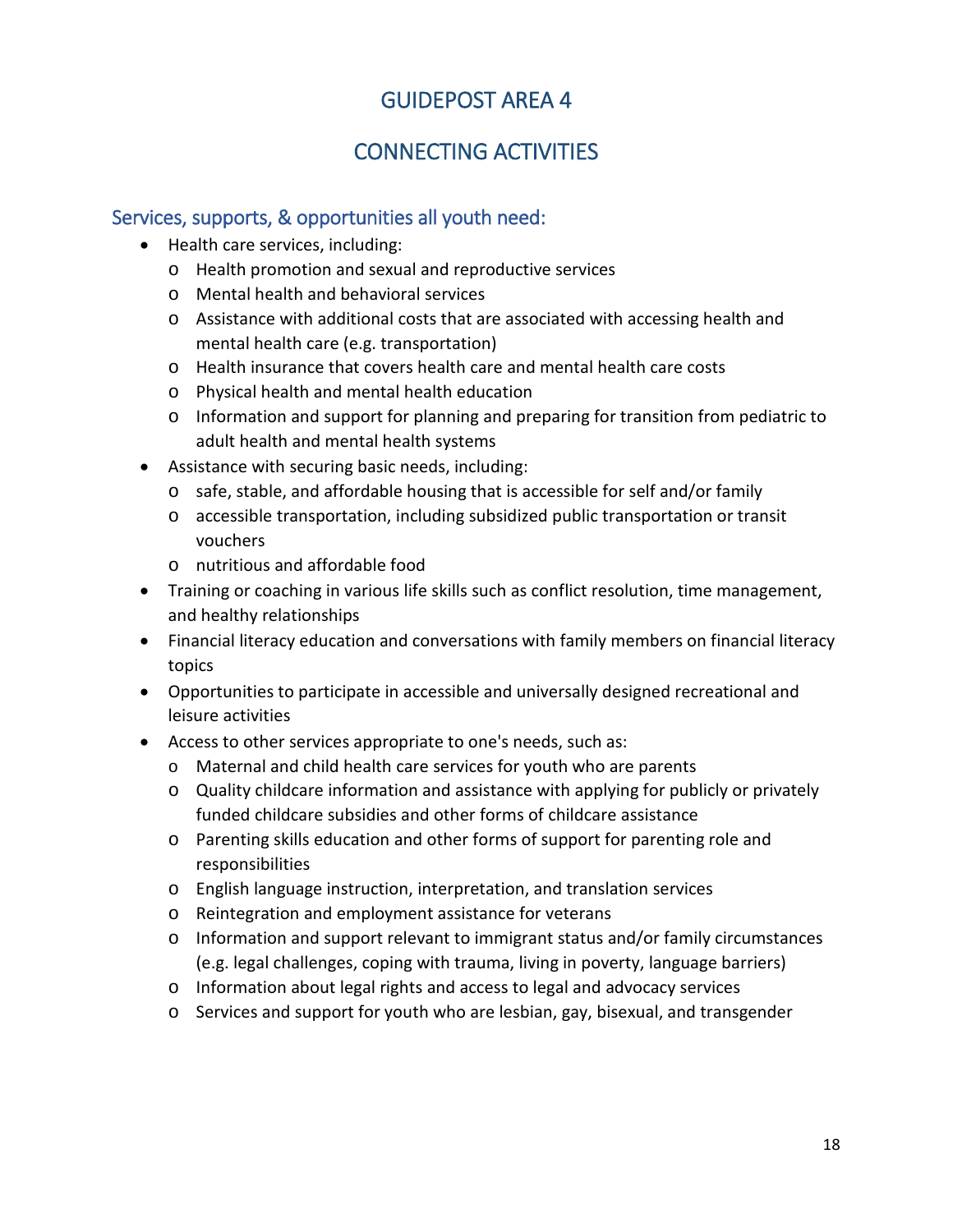## Additional services, supports, & opportunities youth with disabilities may need:

- Connections to adult service agencies for assistance with independent living, employment support services, and other post-school support services
- Connection to parent training and information centers and community parent resource centers
- Opportunity for peer-to-peer support with individuals with same disability
- Assistive technology and training on how to use it
- Benefits counseling
- Personal assistance services and other long-term services and supports
- Travel training
- Training in functional life skills such as explicit instruction on leisure, self-care, social skills, and other adaptive behavior skills
- Vocational rehabilitation counseling for individuals with disabilities, including veterans
- Supported decision-making and other alternatives to guardianship

## Cross-cutting practices critical to implementing the connecting activities include:

- Interagency collaboration that increases communication and coordination among service providers and systems when they are simultaneously serving common youth
- Individualized or person-centered planning that values youth input
- Consistent, high quality one-on-one support of the youth by trusted youth service professionals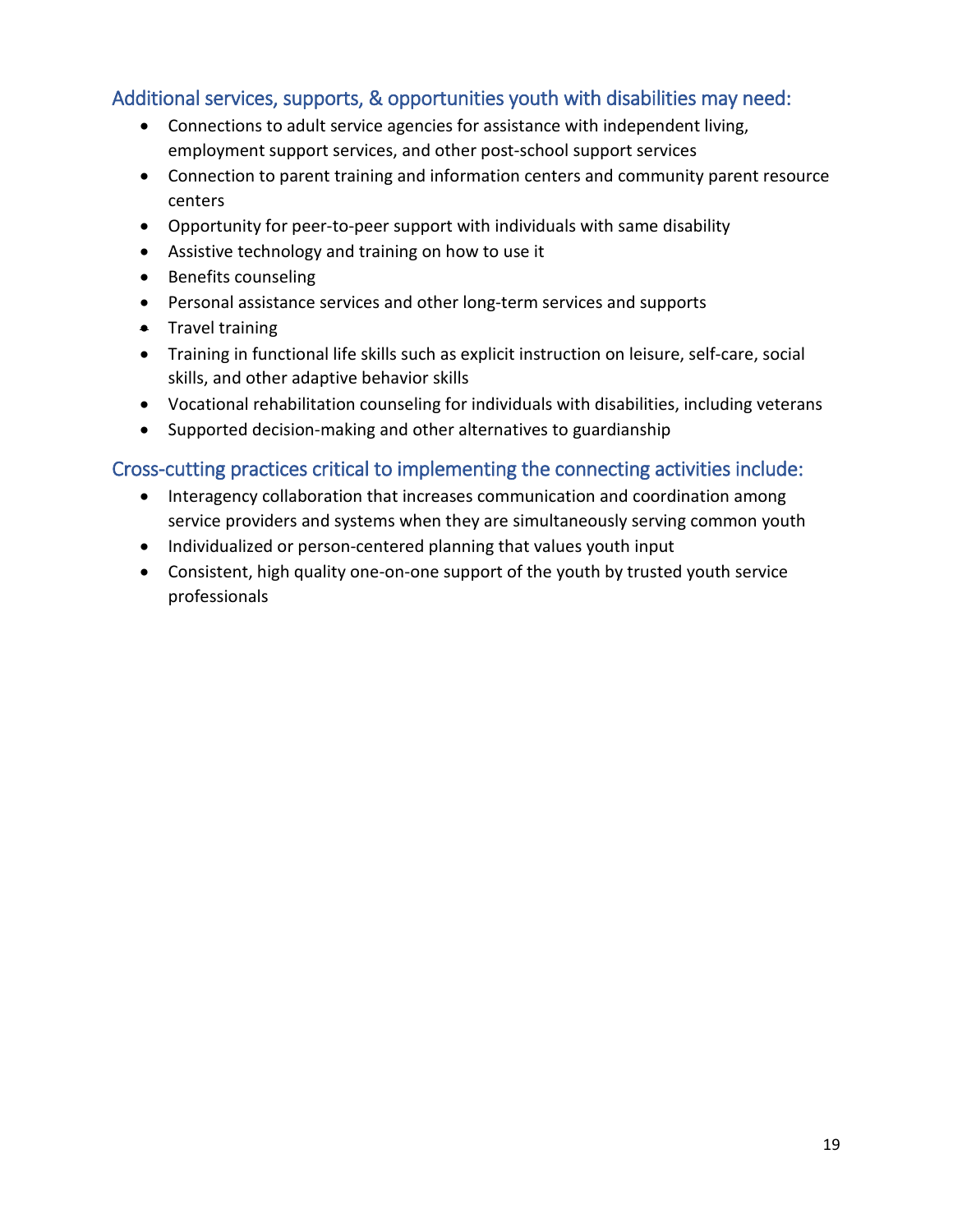## FAMILY ENGAGEMENT

**All youth need the support and engagement of their families throughout transition to adulthood. To equip youth for a smooth transition, families need to be knowledgeable about the many aspects of transition. They also need to be engaged in various ways with their youth and in partnership with service providers in schools and community organizations to support and assist youth in defining and pursuing their goals. Likewise, service providers need to partner with and assist families in multiple ways in order to support their efficacy and enable them to meet their needs.**

## What families need to know and do:

- Communicate and model high expectations for what youth can do and achieve in employment, training, education, and in living a life of their choosing
- Support youth's learning by playing an active role in their education including encouraging achievement, monitoring learning and progress, and collaborating with school staff and education leaders
- Understand and teach youth at an early age about requirements and expectations for high school graduation and entry into postsecondary education and employment
- Develop knowledge of relevant policies, rights, and responsibilities that apply as youth reach the age of adulthood (e.g. Family Education Rights and Privacy Act, how rights under ADA and 504 differ from rights under IDEA for youth with disabilities)
- Assist youth in understanding how their disability may affect their education, employment, and daily living options
- Build skills in youth and support their ability to advocate for appropriate academic curriculum, career development opportunities, transition services, and social services that meet the strengths, preferences, interests, and needs of the youth
- Shift gradually from youth's advocate to youth's coach as young person increases autonomy
- Participate with the youth in youth-led individualized planning and transition meetings at school (e.g. ILPs, IEPs) and social service settings
- Assist youth in exploring interests and options and accessing available resources and supports for postsecondary education, competitive integrated employment, and community living
- Support youth in identifying and participating in career preparation, work-based learning experiences, and paid employment opportunities
- Assist youth in developing employability skills and other competencies essential for college and career readiness using everyday situations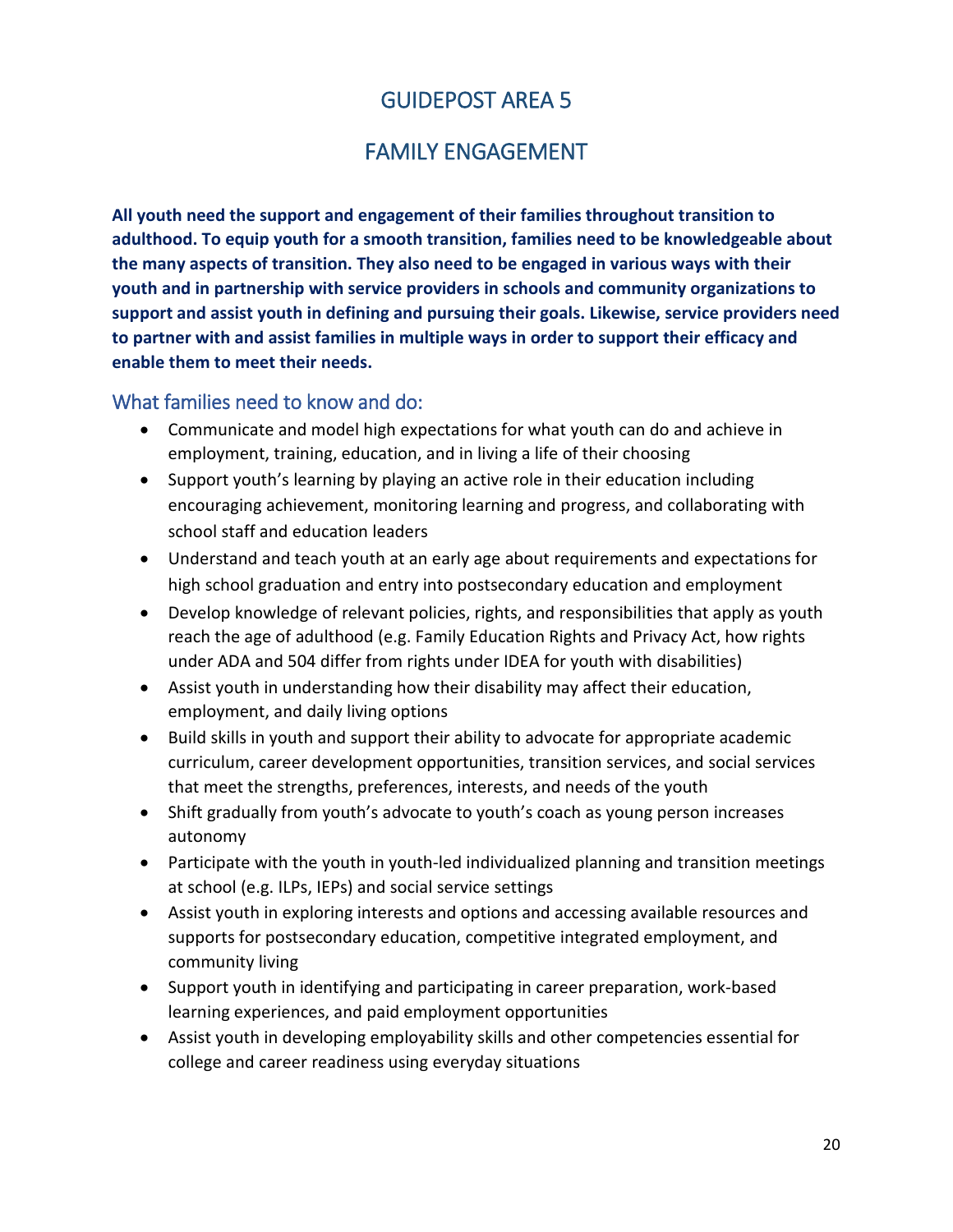- Assist youth in developing self-determination skills using everyday situations and encourage youth autonomy, using supported decision-making as appropriate
- Assist youth with voicing their preferences and building and using social capital to achieve personal goals
- Develop the family's own social capital and knowledge to navigate the transition out of high school to ensure connections to people and resources needed for furthering youth and family's goals
- Assist youth with developing financial capability

## Services, Supports, & Opportunities for Families

## Professionals, educators, and service providers need to:

- Communicate and model high expectations for what youth can do and achieve in employment, training, education, and in living a life of their choosing
- Work in partnership with families to promote youth's academic learning, career development, health, access to community supports, and transition to adult life
- Engage families and youth as partners in transition assessment, individualized planning, and transition meetings, soliciting their input and encouraging their advocacy for individual needs and goals
- Include all families of youth, including culturally and linguistically diverse families, in the process of collaboration, planning, and implementation of secondary transition-related activities
- Strengthen and practice cultural competency, recognizing diversity in language, socioeconomics, work schedules, family structure, values, views, and other cultural components
- Recognize and respect that family environments differ in how they promote advocacy and self-determination and be sensitive to cultural and gender differences during youth transition
- Assist families with accessing and learning how to use technology that enhances communications and engagement with the school, educators, and other professionals
- Coordinate and integrate services across multiple service systems to prevent barriers to access and improve service navigation for families and youth
- Provide families with:
	- Training and follow-up support on communicating and modeling high expectations for youth; assisting youth with developing autonomy, self-determination skills, and relationships; and using supported decision-making as appropriate
	- Training and information on financial capability and how to assist youth with developing financial competencies
	- Opportunities to connect to people, institutions, and resources relevant to the youth and family's goals and needs
	- Peer-led programs/support networks for families and youth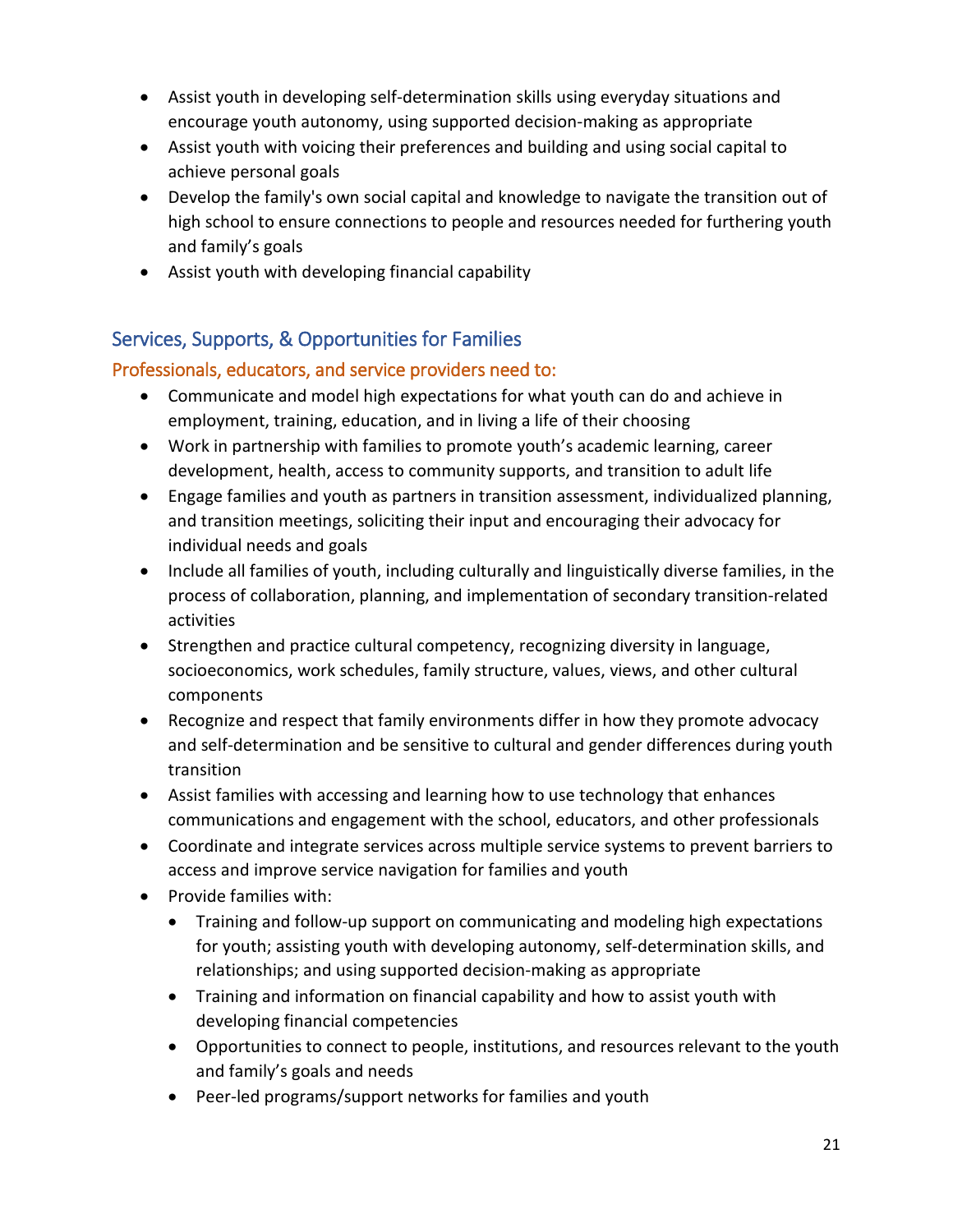- Community-based wrap-around programs as needed
- Benefits planning assistance, including long-term services and supports
- Information on:
	- o How to access opportunities, resources, and supports for postsecondary education, competitive employment, transition to adult healthcare, and community living
	- o Evidence-based and promising practices that support youth's success in secondary academic courses, postsecondary settings, transition to adult healthcare, and employment
	- o Relevant policies, rights, and responsibilities that apply as youth reach the age of adulthood (e.g. Family Education Rights and Privacy Act, how rights under ADA and 504 differ from right under IDEA for youth with disabilities)
	- o Health care transition, supported decision-making, and other alternatives to guardianship and long-term services and supports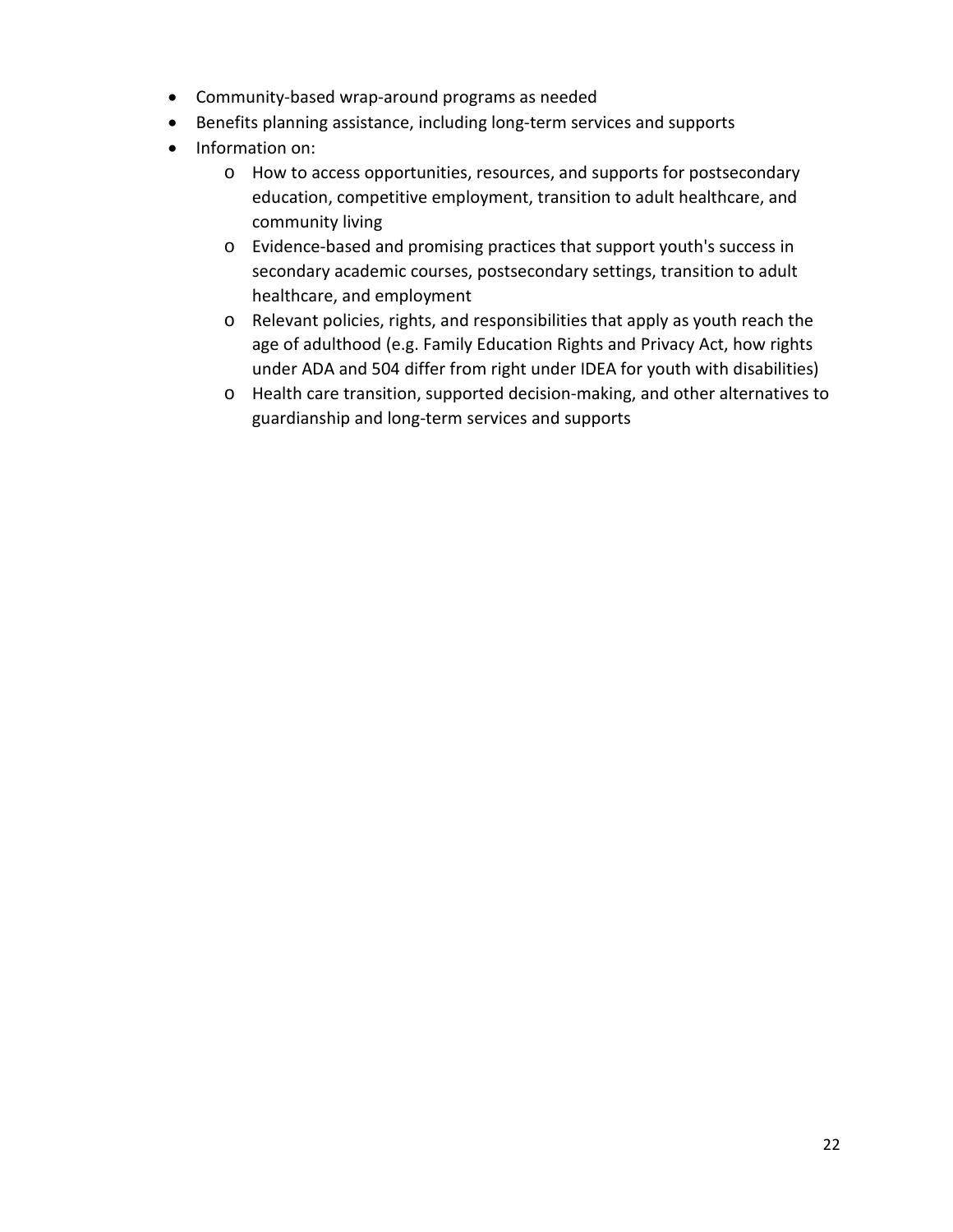# RELATED RESOURCES FROM NCWD/YOUTH

#### Literature Review

Guideposts for Success 2.0 Research Base Paper, [http://www.ncwd](http://www.ncwd-youth.info/publications/guideposts-2-0-research-base-paper/)[youth.info/publications/guideposts-2-0-research-base-paper/](http://www.ncwd-youth.info/publications/guideposts-2-0-research-base-paper/)

#### School-based Preparatory Experiences

Promoting Quality Individualized Learning Plans throughout the Lifespan, [http://www.ncwd](http://www.ncwd-youth.info/wp-content/uploads/2018/03/Promoting-Quality-ILPs-Throughout-the-Lifespan-WEB.pdf)[youth.info/wp-content/uploads/2018/03/Promoting-Quality-ILPs-Throughout-the-Lifespan-](http://www.ncwd-youth.info/wp-content/uploads/2018/03/Promoting-Quality-ILPs-Throughout-the-Lifespan-WEB.pdf)[WEB.pdf](http://www.ncwd-youth.info/wp-content/uploads/2018/03/Promoting-Quality-ILPs-Throughout-the-Lifespan-WEB.pdf)

Personal Competencies for College & Career Success: What Colleges Can Do, [http://www.ncwd](http://www.ncwd-youth.info/wp-content/uploads/2016/11/Personal-Competencies-for-College-and-Career-Success_0.pdf)[youth.info/wp-content/uploads/2016/11/Personal-Competencies-for-College-and-Career-](http://www.ncwd-youth.info/wp-content/uploads/2016/11/Personal-Competencies-for-College-and-Career-Success_0.pdf)[Success\\_0.pdf](http://www.ncwd-youth.info/wp-content/uploads/2016/11/Personal-Competencies-for-College-and-Career-Success_0.pdf)

Learning How to Learn: Successful Transition Models for Educators Working with Youth with Learning Disabilities, [http://www.ncwd-youth.info/publications/learning-how-to-learn](http://www.ncwd-youth.info/publications/learning-how-to-learn-successful-transition-models-for-educators-working-with-youth-with-learning-disabilities-2/)[successful-transition-models-for-educators-working-with-youth-with-learning-disabilities-2/](http://www.ncwd-youth.info/publications/learning-how-to-learn-successful-transition-models-for-educators-working-with-youth-with-learning-disabilities-2/)

## Career Preparation & Work-based Learning

Designing Statewide Career Development Strategies & Programs, [http://www.ncwd](http://www.ncwd-youth.info/publications/designing-statewide-career-development-strategies-programs/)[youth.info/publications/designing-statewide-career-development-strategies-programs/](http://www.ncwd-youth.info/publications/designing-statewide-career-development-strategies-programs/)

By Youth, For Youth: Employment, [http://www.ncwd-youth.info/publications/by-youth-for](http://www.ncwd-youth.info/publications/by-youth-for-youth-employment/)[youth-employment/](http://www.ncwd-youth.info/publications/by-youth-for-youth-employment/)

Engaging Youth in Work Experiences, [http://www.ncwd-youth.info/publications/engaging](http://www.ncwd-youth.info/publications/engaging-youth-in-work-experiences-an-innovative-strategies-practice-brief/)[youth-in-work-experiences-an-innovative-strategies-practice-brief/](http://www.ncwd-youth.info/publications/engaging-youth-in-work-experiences-an-innovative-strategies-practice-brief/)

Career Exploration in Action, [http://www.ncwd-youth.info/innovativestrategy/career](http://www.ncwd-youth.info/innovativestrategy/career-exploration-in-action-an-innovative-strategies-practice-brief/)[exploration-in-action-an-innovative-strategies-practice-brief/](http://www.ncwd-youth.info/innovativestrategy/career-exploration-in-action-an-innovative-strategies-practice-brief/)

#### Youth Development & Leadership

The 411 on Disability Disclosure: A Workbook for Youth, [http://www.ncwd-youth.info/411-on](http://www.ncwd-youth.info/411-on-disability-disclosure)[disability-disclosure](http://www.ncwd-youth.info/411-on-disability-disclosure)

Paving the Way to Work: A Guide to Career-Focused Mentoring, [http://www.ncwd](http://www.ncwd-youth.info/paving-the-way-to-work)[youth.info/paving-the-way-to-work](http://www.ncwd-youth.info/paving-the-way-to-work)

Making My Way through College: A Guide for Students with Disabilities, [http://www.ncwd](http://www.ncwd-youth.info/PostsecondaryGuide)[youth.info/PostsecondaryGuide](http://www.ncwd-youth.info/PostsecondaryGuide)

## Connecting Activities

Supporting Student Success through Connecting Activities: An Info Brief Series for Community Colleges, <http://www.ncwd-youth.info/Connecting-Activities>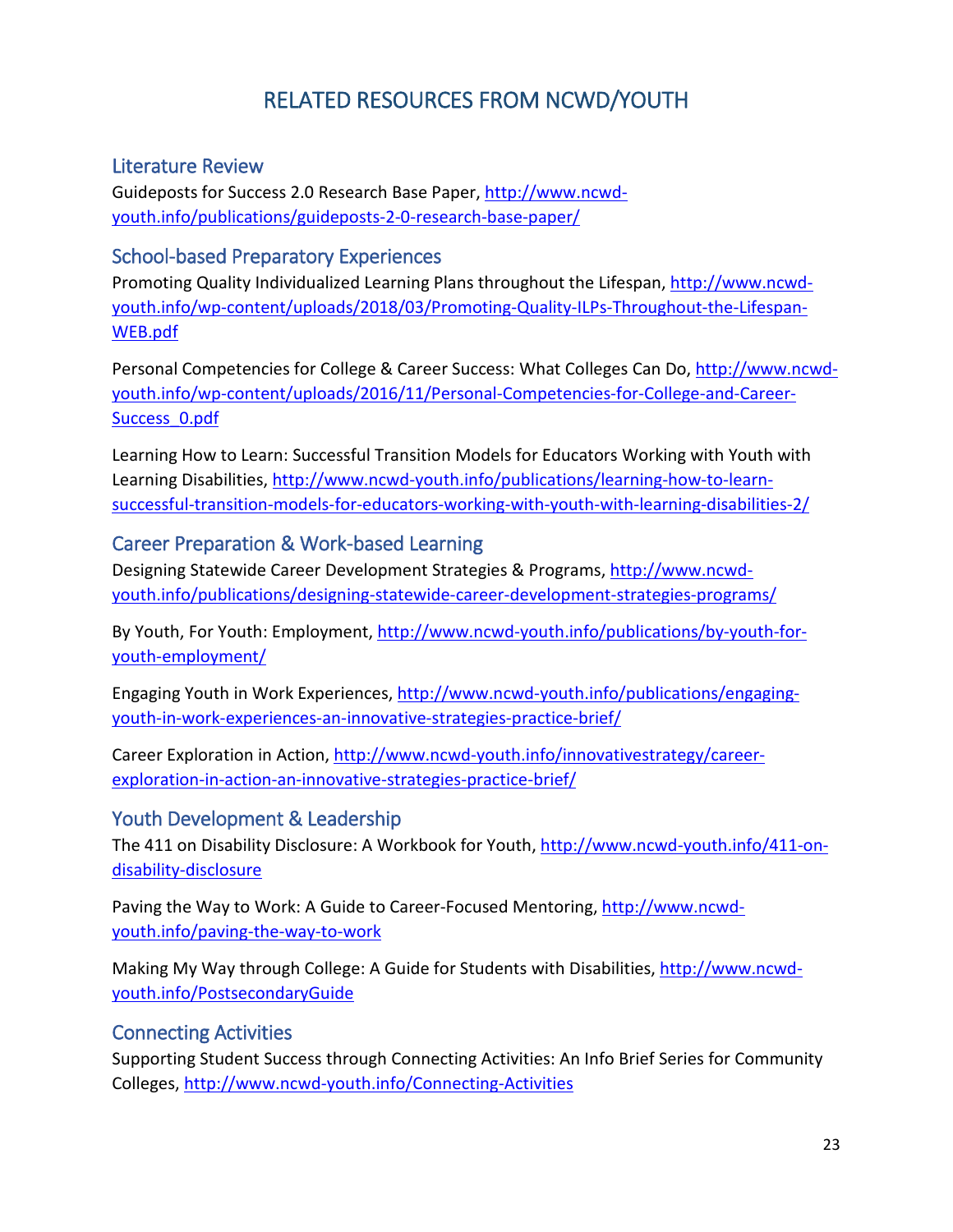Transition's Missing Link: Healthcare Transition, [http://www.ncwd](http://www.ncwd-youth.info/publications/transitions-missing-link-health-care-transition/)[youth.info/publications/transitions-missing-link-health-care-transition/](http://www.ncwd-youth.info/publications/transitions-missing-link-health-care-transition/)

Taking Charge of Your Money: An Introduction to Financial Capability (Brief for Youth), <http://www.ncwd-youth.info/FinancialCapabilityYouth>

## Family Engagement

The Family Guideposts: Engaging in Youth Transitions, [http://www.ncwd](http://www.ncwd-youth.info/publications/the-family-guideposts/)[youth.info/publications/the-family-guideposts/](http://www.ncwd-youth.info/publications/the-family-guideposts/)

Understanding the New Vision for Career Development: The Role of Family, [http://www.ncwd](http://www.ncwd-youth.info/publications/understanding-the-new-vision-for-career-development-the-role-of-family/)[youth.info/publications/understanding-the-new-vision-for-career-development-the-role-of](http://www.ncwd-youth.info/publications/understanding-the-new-vision-for-career-development-the-role-of-family/)[family/](http://www.ncwd-youth.info/publications/understanding-the-new-vision-for-career-development-the-role-of-family/)

Helping Youth Develop Soft Skills for Job Success: Tips for Parents and Families, [http://www.ncwd-youth.info/publications/helping-youth-develop-soft-skills-for-job-success](http://www.ncwd-youth.info/publications/helping-youth-develop-soft-skills-for-job-success-tips-for-parents-and-families/)[tips-for-parents-and-families/](http://www.ncwd-youth.info/publications/helping-youth-develop-soft-skills-for-job-success-tips-for-parents-and-families/)

Supporting Families of Students with Disabilities in Postsecondary Education, [http://www.ncwd-youth.info/publications/supporting-families-of-students-with-disabilities-in](http://www.ncwd-youth.info/publications/supporting-families-of-students-with-disabilities-in-postsecondary-education/)[postsecondary-education/](http://www.ncwd-youth.info/publications/supporting-families-of-students-with-disabilities-in-postsecondary-education/)

For more related resources, visit [www.ncwd-youth.info.](http://www.ncwd-youth.info/)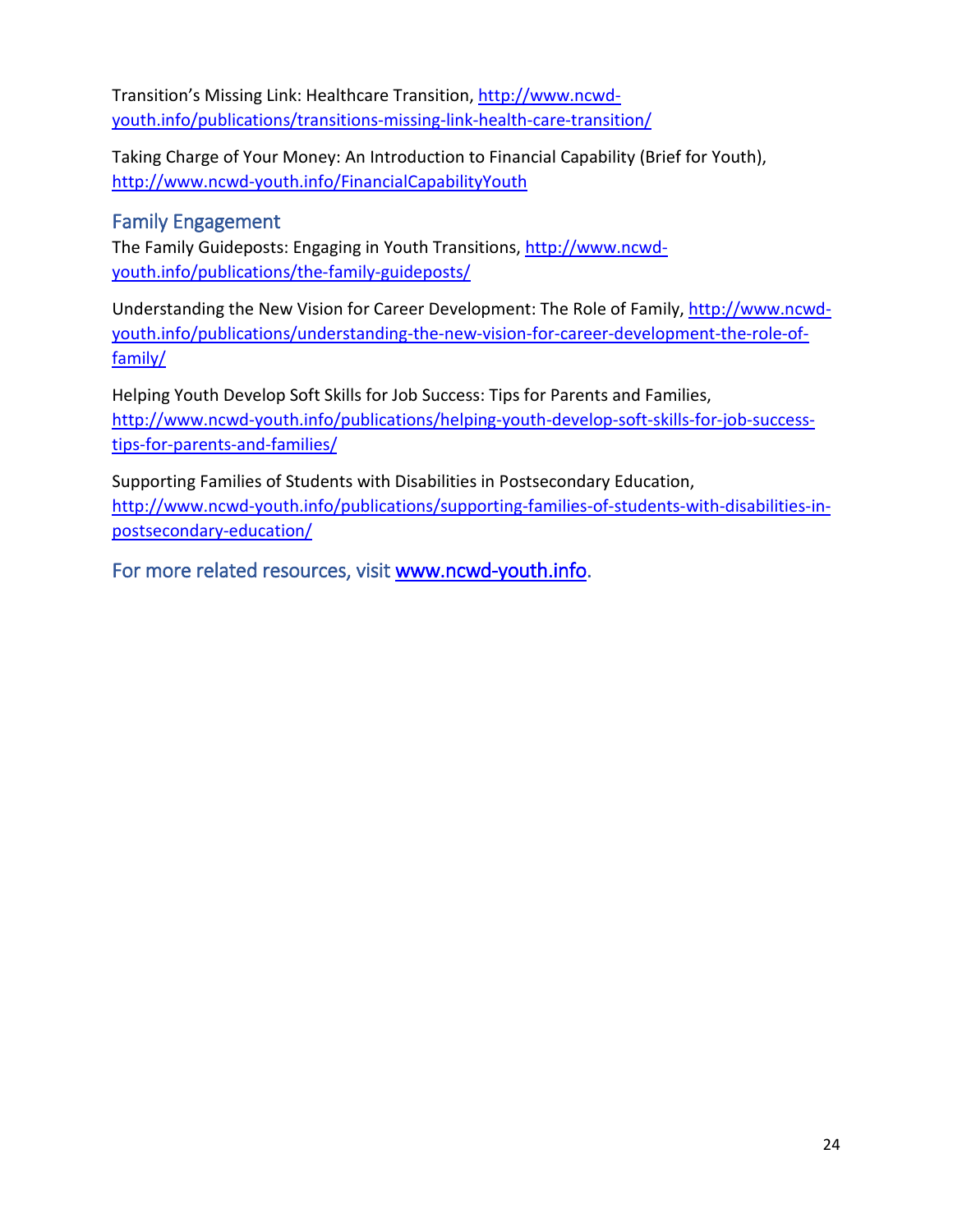## ACKNOWLEDGEMENTS

This publication was developed by the National Collaborative on Workforce and Disability for Youth (NCWD/Youth). Preparation of this item was 100% funded by the United States Department of Labor, Office of Disability Employment Policy under Cooperative Agreement No. OD-23804-12-75-4-11 (\$6,585,661.56). This document does not necessarily reflect the views or policies of the U.S. Department of Labor, nor does mention of trade names, commercial products, or organizations imply endorsement by the U.S. Government. Individuals may produce any part of this document. Please credit the source and support of federal funds.

This publication was written by Mindy Larson and Alicia Bolton at the Institute for Educational Leadership in collaboration with Taryn Williams at the U.S. Department of Labor's Office of Disability Employment Policy. NCWD/Youth wishes to thank the following subject matter experts who provided feedback on the initial draft: Myriam Alizo, Rhonda Basha, Michelle Boyd, Melissa Carney, Ellen Cushing, Jennifer Kemp, Joan Kester, Nancy Korloff, Jennifer Brown Lerner, Deborah Leuchovius, Rich Luecking, Marie Mann, Mary Morningstar, Sarah Oberlander, Fernando Olivarez, Jose Rosales Ovalles, Laura Owens, Ebony Rempson, Sean Roy, Erin Seiler, Brandon Stratford, Pauline Thompson, Johan Uvin, Corinne Weidenthal, and Joan Wills. NCWD/Youth also thanks the following staff and consultants who contributed significant time and knowledge in development of the research base paper that informed this publication: Rhonda Basha, David Brewer, Heidi Booth, Janet Brown, Nathan Cunningham, Thomas Golden, Chonlada Jarukitisakul, Mindy Larson, Kirk Lew, Helen Malone, Kathryn Nichols, Chris Opsal, Kate O'Sullivan, Sarah Pitcock, Matthew Saleh, Jessica Queener, Scott Robertson, Donna Walker-James, and Joan Wills.

NCWD/Youth is composed of partners with expertise in disability, education, employment, and workforce development issues. NCWD/Youth is housed at the Institute for Educational Leadership in Washington, DC. NCWD/Youth assists state and local workforce development systems to integrate youth with disabilities into their service strategies. To obtain this publication in an alternate format, please contact the Collaborative at 877-871-0744 toll free or email [contact@ncwd-youth.info.](mailto:contact@ncwd-youth.info)

This publication is part of a series of publications prepared by the NCWD/Youth. All publications are available on the NCWD/Youth website at www.ncwd-youth.info.

National Collaborative on Workforce & Disability for Youth (NCWD-Youth)

c/o Institute for Educational Leadership, 4301 Connecticut Avenue, NW, Suite 100, Washington, DC 20008